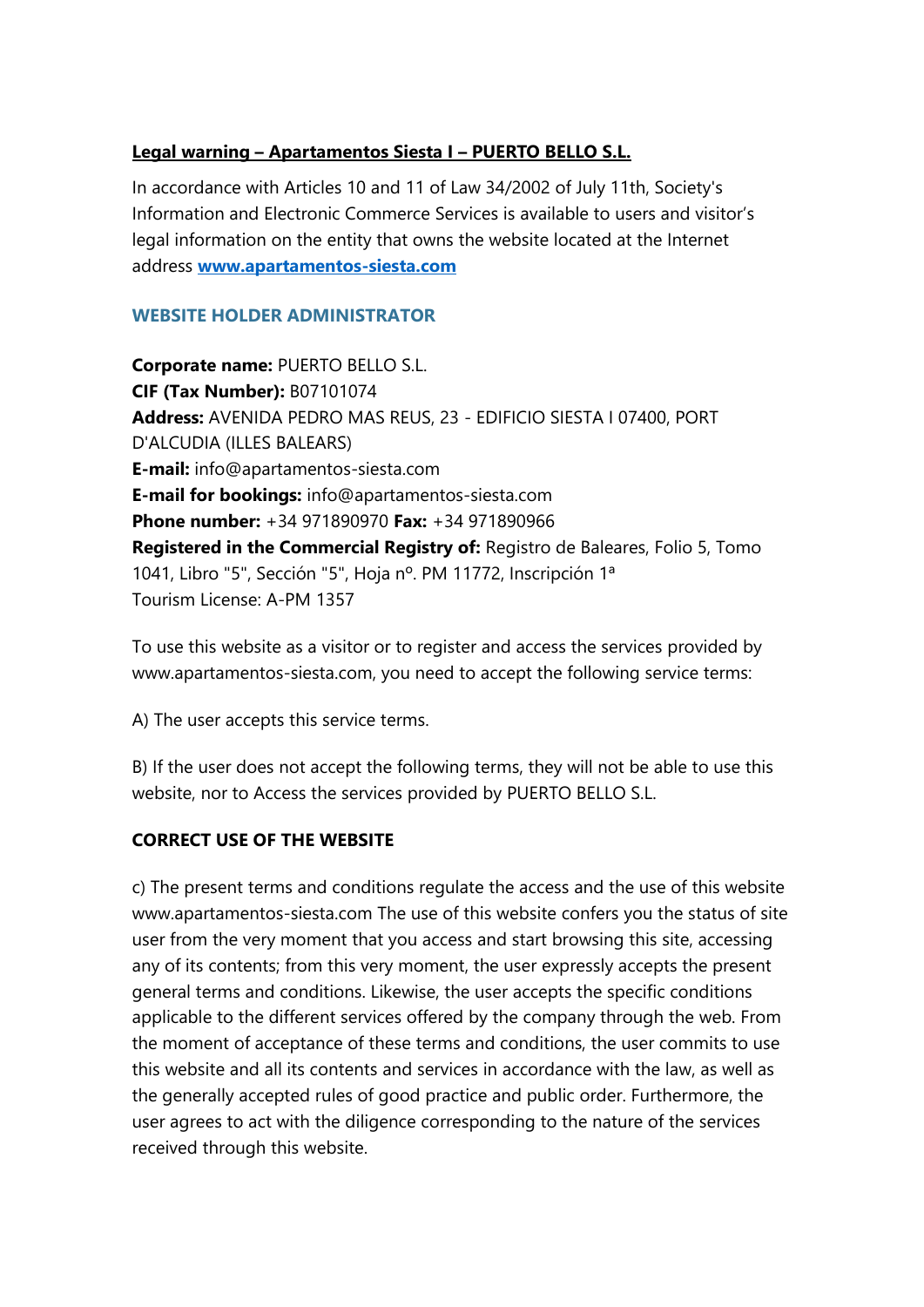d) Through its website, PUERTO BELLO S.L. grants users Access and usage of different information and services.

e) The website has free access for users. Users agree on using the webpage in accordance with the Law, with these conditions, with moral and rules of good practices generally accepted, and with public order.

f) Generally, for services and information access on the webpage there is no required subscription or user registration. However, PUERTO BELLO S.L. makes a condition for some of their services user registration, or filling a form to collect certain data. Such registration will be done in the specific way that is indicated on the webpage or in the particular conditions that regulate such particular service.

g) From the moment these conditions are accepted, users agree on using the webpage www.apartamentos-siesta.com, in accordance with the Law, with these conditions, with moral and rules of good practices generally accepted, and with public order, using the diligence that is required from the nature of the service that they are using through the webpage **[www.apartamentos-siesta.com](http://www.apartamentos-siesta.com/)**

#### **MODIFICATIONS AND CANCELLATIONS**

The company has the right to modify unilaterally, anytime, and without previous notice these conditions. In that case, the new modifications will be published and announced in advance as much as possible. In any case, they have to change the web and its configuration unilaterally, anytime, and without previous notice.

**If the guest asks to cancel a Flexible Rate booking and there any applicable bank charges, these must be paid by the client. Refunds will only be made by bank account.** To request the cancellation of a reservation made with the Flexible Rate, please contact us by email with the details of your reservation.

#### **THIRD PARTIES' LINKS**

This Legal notice is only valid for the website and its contents owned by the company, and are not applicable to third parties' hyperlinks or websites accessible through the webpage. The company is not responsible for the content of any of the linked webpages, nor for any link included within a webpage accessible through the company's website.

#### **INTELLECTUAL AND INDUSTRIAL PROPERTY**

The content of this webpage is exclusively owned by the company, and, for expository purposes, not limitative, the graphic design, source code, logos, texts,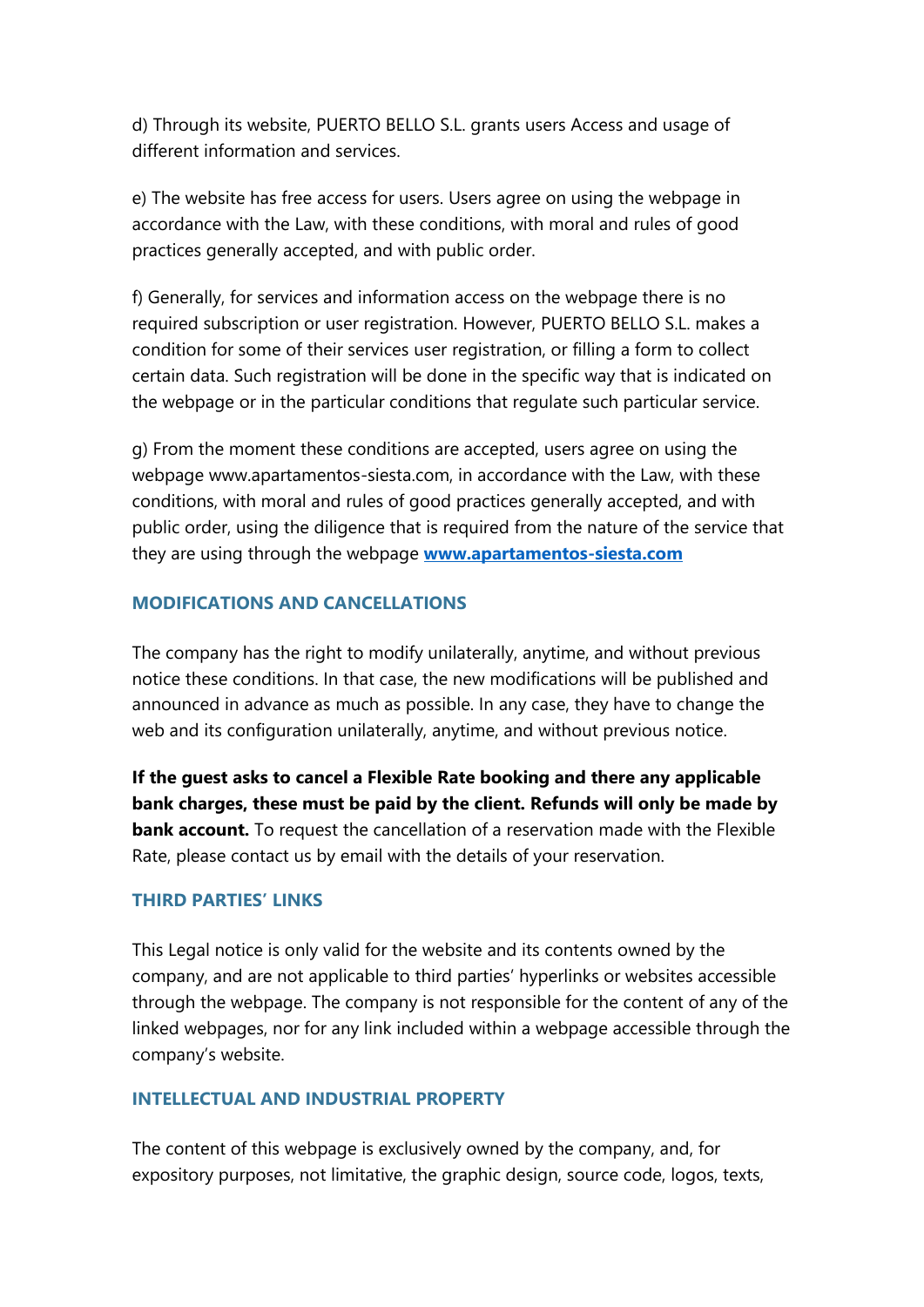graphics, illustrations, photographs, and any other element that appears in the webpage. Likewise, any trade name, brands or distinctive signatures of any sort contained in the website are protected by the intellectual and industrial property law. It is the company who has the rights to exert their exploitation rights of such intellectual property, in any deemed way, and, especially, the rights of reproduction, distribution, and public communication. User is expressly forbidden from using without explicit consent any intellectual or industrial property from the website, not even partially, and/or their contents. The company has the right to pursue legal action against any user that reproduces, distributes, commercializes, transforms, and, in general, any other sort of exploitation in any way, of all or part of the website contents that constitutes an infraction of their Intellectual and Industrial property rights.

#### **NOTIFICATIONS**

For these general conditions and terms, and for any required communication between the company and the user, the latter will contact the company sending an e-mail to **info@apartamentos-siesta.com**

The communications of the company to the user will be done with the data given by the latter in the process of registration in the webpage www.apartamentossiesta.com The user expressly accepts the company's e-mails as a valid procedure to communicate with them as long as is a communication regarding the webpage use and/or the provision of services offered there.

#### **APPLICABLE LAW, JURISDICTION**

The following terms are governed by the Spanish legislation, which will be applicable in anything not stated in this contract as a way of interpretation, validity, and execution. Both parts renounce expressly to any other jurisdiction and submit expressly to the Juries and Tribunals of Palma de Mallorca, Baleares to solve any controversy that may happen in the interpretation or execution of these contractual conditions.

#### **BOOKING TERMS AND CONDITIONS**

#### **GENERAL CONDITIONS OF RESERVATION AND/OR PURCHASE**

Through our online reservation service, you are hiring a reservation of a touristic room, submitted to the following conditions. The following General Conditions stablish, with the rest of terms and conditions, the legal framework that regulates the hiring and reservation of a room through the website **www.apartamentossiesta.com**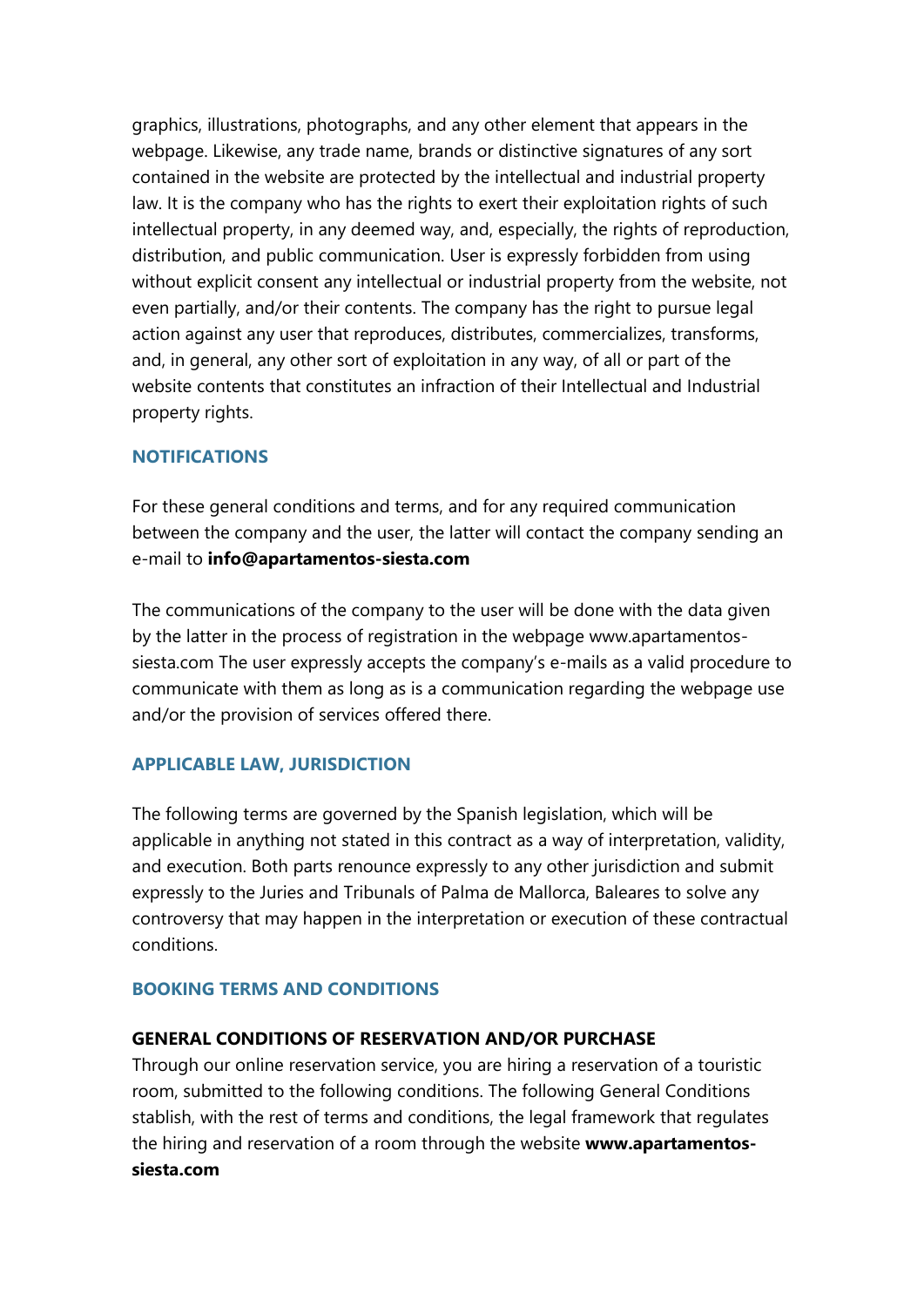**This webpage belongs to PUERTO BELLO S.L, NIF/CIF: CIF B-07.101.074 Address: AVENIDA PEDRO MAS REUS, 23 - EDIFICIO SIESTA I 07400, PORT D'ALCUDIA (ILLES BALEARS) Phone number: +34 971890970 Fax: +34 971890966 E-mail for bookings: info@apartamentos-siesta.com Registered in the commercial registry of Registro de Baleares, Folio 5, Tomo 1041, Libro "5", Sección "5", Hoja nº. PM 11772, Inscripción 1ª**

PUERTO BELLO S.L activity is that of offering apartments to rent to tourists. For further information, you may contact us in Phone +34 971890970 or for enquiries about bookings: info@apartamentos-siesta.com

This hiring conditions regulate the terms for the hiring of the offered products by the company through their website and the related economic remuneration and/or payment done by the client. The company offers to the addressee, before the procedure starts and through techniques that are adequate to the used communication medium, easily, freely, and permanently, clear, comprehensive, and unequivocal information about the following.

A) The different procedures that need to be followed to accept these General Hiring Conditions.

B) Electronic files of these general hiring conditions, thus being accessible at any time.

C) The company uses technical media that the client is able to use in order to correct and identify errors.

D) The language in which this conditions will appear is English.

E) Before starting the procedure, the company offers the client the general hiring conditions so they can be stored and reproduced by the client.

F) The online hiring of the offered products by the company through this web will be subject to what appears in the legal notice of the webpage.

G) These general hiring conditions have been elaborated in agreement with what is established in law 34/2002, of information society services and electronic commerce. The law 7/1998 of general hiring conditions, Royal decree 1906/1999 for which phone or electronic hiring is regulated with general conditions in development of article 5.3 of law 7/1998; the Legislative Royal Decree 1/2007, of November 16, for which the combined text of the General Law of the defense of consumers and users is approved and other complementary laws; .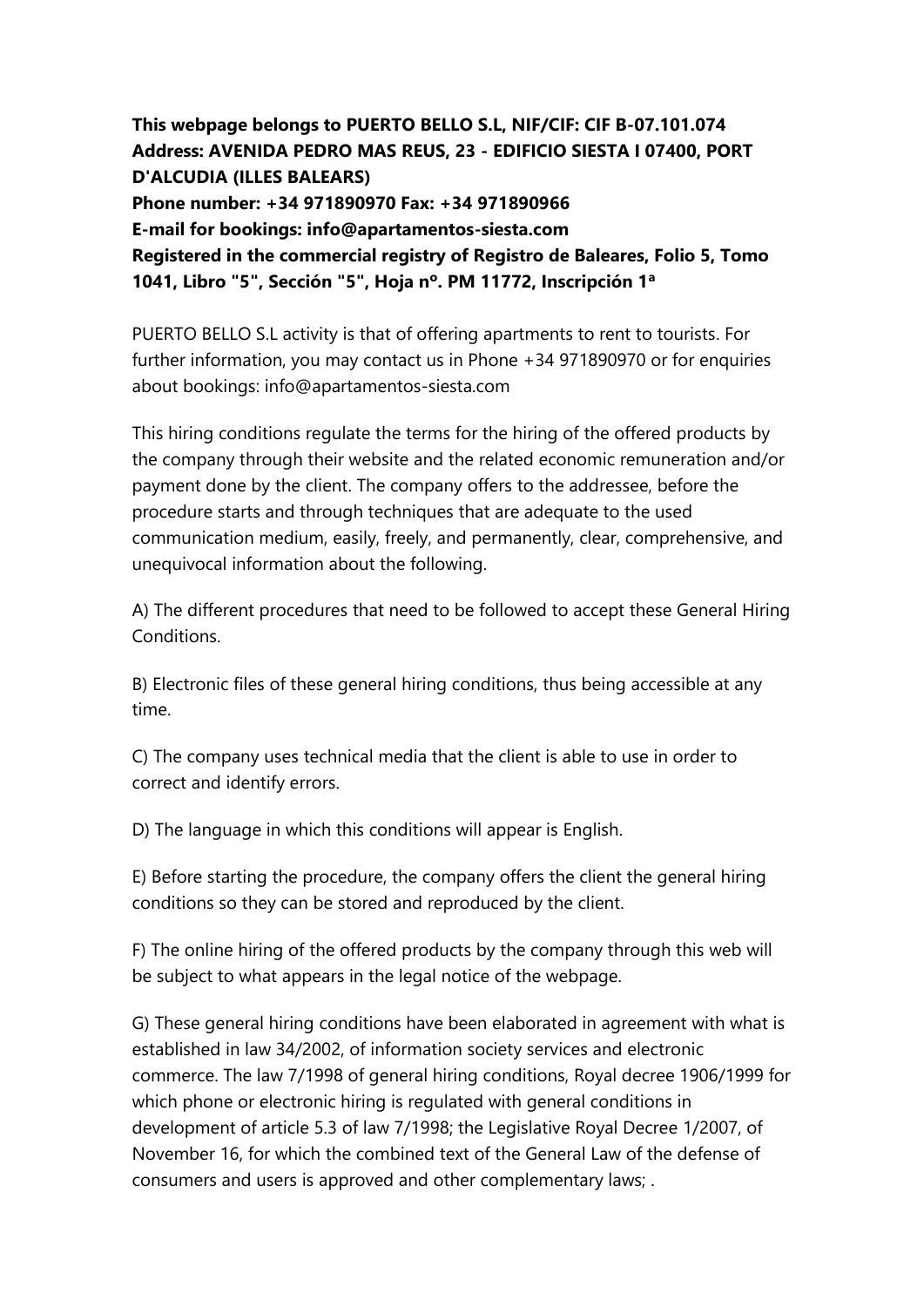H) For the acquisition and/or reservation of any of the services of hotel rooms of the company through the webpage these conditions must be accepted without reservations, and including all of these conditions, along with the Particular Conditions that are applied to each reserved and/or hired product.

I) The Company informs that the procedures to hire the offered services of room reservations are those that are described in these conditions, as well as those that are specified in the webpage through the customer's navigation, so the client declares to know and accept such procedures as needed to reserve and/or hire the offered services of room reservations.

J) All the information offered throughout the hiring process will be stored by the company. Any modification or correction of the client's acquired data must be done as stated in the Webpage.

K) By sending these data, clients give their consent to have their data treated by the company in order to the client's acquisition and/or hiring of the services of room reservation that the company sells.

L) The client hires and/or reserves the company services of room reservations, and the company accepts the assignment of selling the selected services of room reservations in the web, as stated in these general conditions.

M) The seller keeps the right to modify unilaterally these conditions, without that affecting the services of room reservations or promos that were hired before such modification.

## **SELLER IDENTITY**

The seller of the hired services by the user is PUERTO BELLO S.L., a tourism company that provides services of apartment bookings / reservations. http://www.apartamentos-siesta.com is registered under the name of PUERTO BELLO S.L. The commercial brand is correctly registered under the name of the Company.

## **AIM OF HIRING CONDITIONS**

These conditions have as their main aim to state the conditions that apply when selling and hiring products in http://www.apartamentos-siesta.com These conditions will regulate the contractual relationship of buying/selling and/or the generated hiring between the Seller and the Hirer at the moment in which the latter accepts the corresponding tick-box at the buying/hiring online process. The characteristics of the hired/bought products are shown in the web. The characteristics of the hired services will appear in the webpage, as well as the particularities of each transaction that can be done in this webpage, always in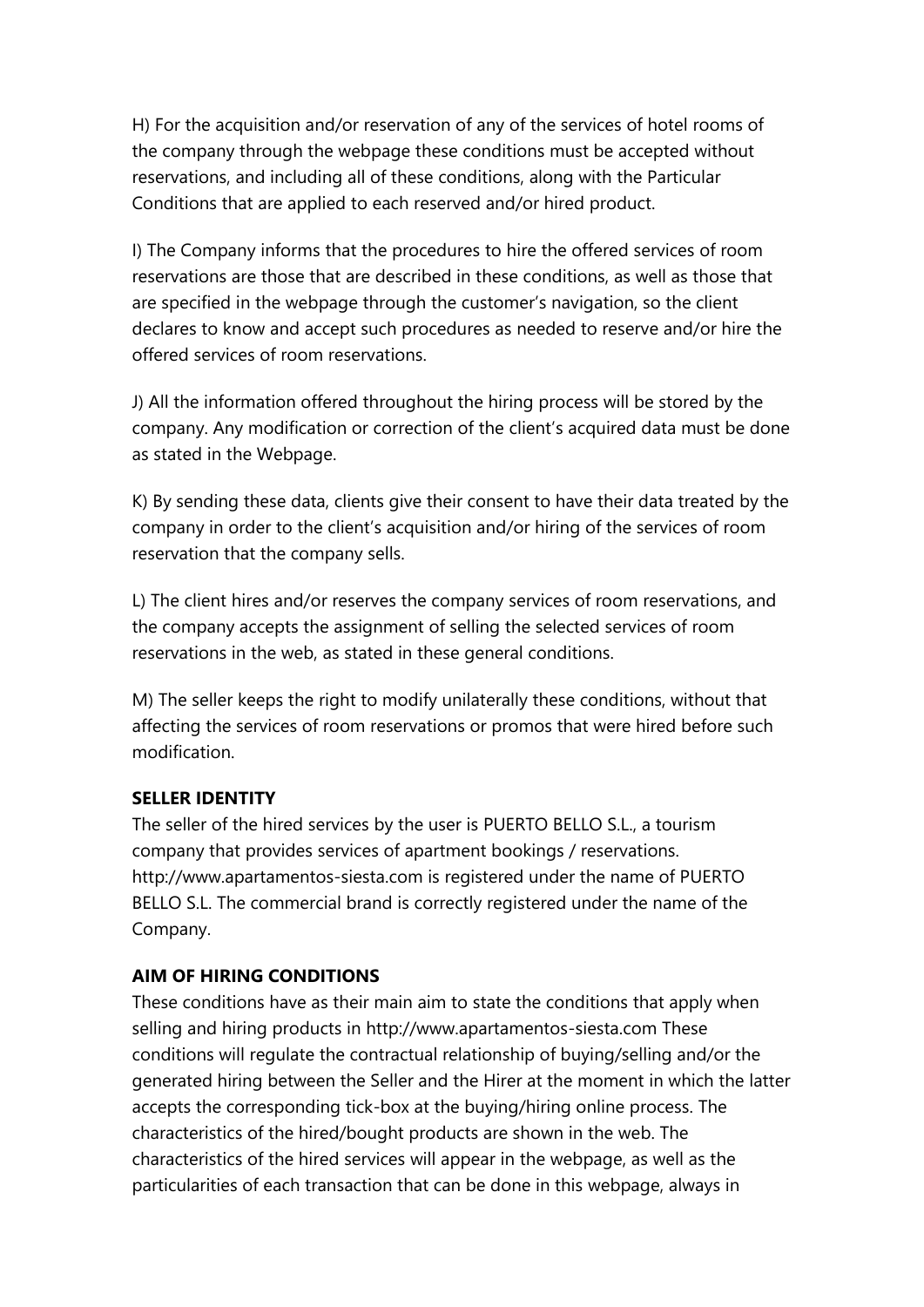English. Hiring any products through the webpage implies the complete acceptance and subjection to these General conditions. The company through the webpage provides services for room reservation/purchase. This transaction will be ruled by the Hiring Conditions specified here and the Particular conditions that are applied to the acquisition and/or hiring of each product. The applicable prices to the hired/reserved products are those indicated in the website at the time of the hiring and/or acquisition, and: Offers are correctly shown and identified indicating the Price before the offer and during the offer. All media and technical requirements that are required to access the webpage and the offered services of room reservations will be full responsibility of the user. Once accessing the web, to continue to reserve and hire any services of room reservation, Users Will follow any indication and instruction that appears in the webpage, filling for this the acknowledgement of having read and accepting the General Conditions, as well as any particular condition that applies.

#### **HIRING/ACQUIRING PROCEDURE**

Hiring the services of room reservations will be done through the specific selection of the product/s through the selection elements that the webpage has installed. Once selected and verified the application for reservation/hiring, the conditions will be completely accepted by you, without reserves, as stated in the company's website, before acquiring such products. Once accepted, the user acquires the condition of Client of the company/entity. Any product or service offered by the company afterwards will be subject to a new hiring/acquiring procedure. Clients are advised to read with caution these conditions and print them on paper or save them electronically.

#### **DATA PROTECTION**

#### **PRIVACY POLICY**

1.1. In agreement with articles 13 and 14 of the RGPD you are informed of the following data:

RESPONSIBLE: PUERTO BELLO, S.L.

**NIF/CIF: CIF B-07.101.074**

# **ADDRESS: AVENIDA PEDRO MAS REUS, 23 - EDIFICIO SIESTA I 07400, PORT D'ALCUDIA (ILLES BALEARS) EMAIL:** info@apartamentos-siesta.com **PHONE NUMBER: +34 971890970 FAX: +34 971890966**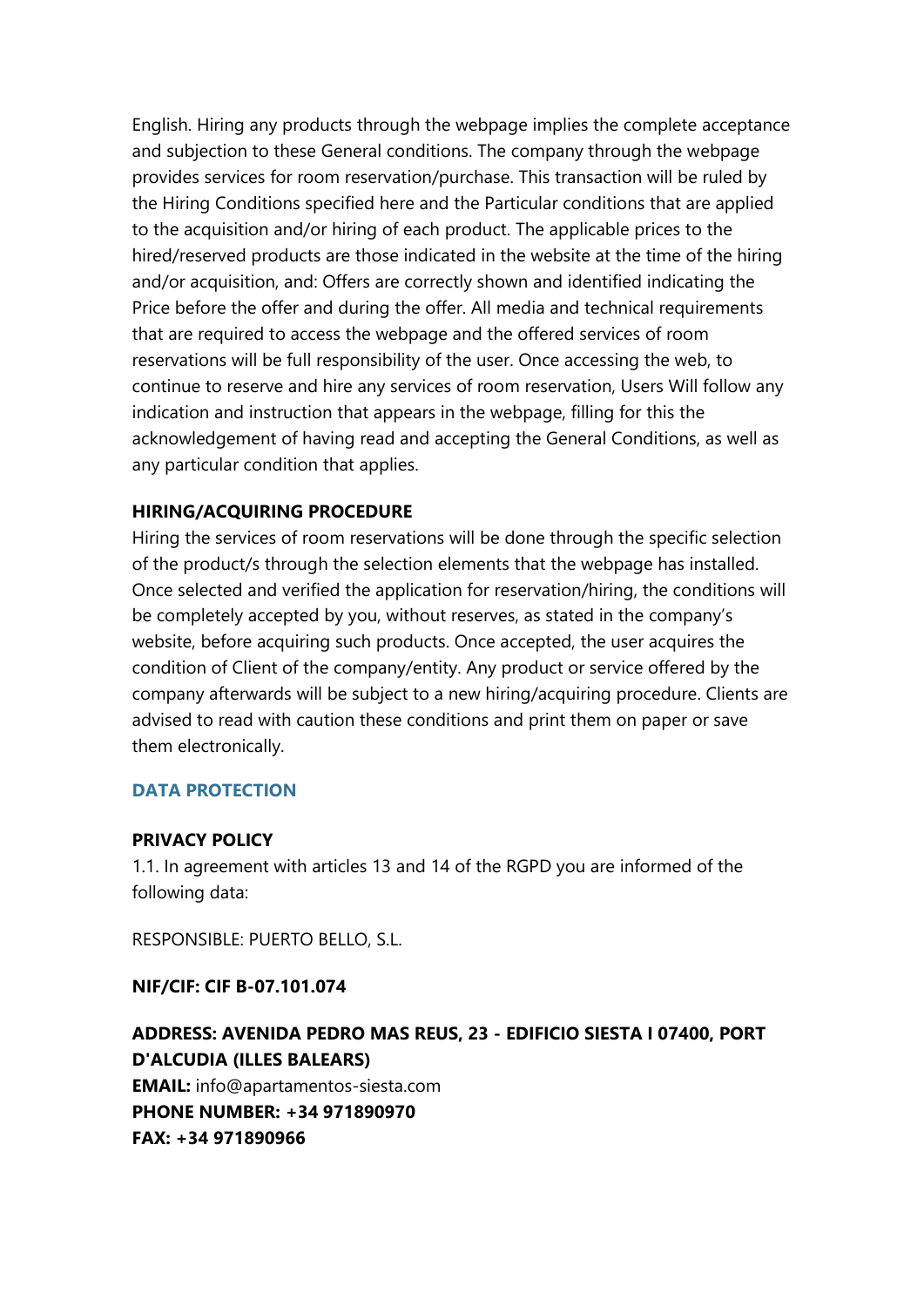# **Registered in the Commercial Registry of: Registro de Baleares, Folio 5, Tomo 1041, Libro "5", Sección "5", Hoja nº. PM 11772, Inscripción 1ª Tourism License: A-PM 1357**

**AIM:** at PUERTO BELLO, S.L. we treat the information that clients procure for the Purchase/Procurement of services and or products through the website. Management of the information and commercial prospection. In order to offer you services according to your interests, we will prepare a commercial profile. There will be no automatic decisions regarding such profile. The procured personal data will be kept while the professional relationship between both parties is still active and the interested party does not want them to be suppressed within a time lapse of 5 years after the last procurement and/or professional service done by you.

**LEGITIMATION:** the legal basis for your personal data treatment is the execution of a contract through a Professional Service file and/or a service lease, as stated in the Commerce code and the Civil Code. There is an obligation of invoicing as stated in the Commerce code, General Tax Law, Corporate Tax Law and Personal Income Tax, as well as the Information Society Services' Law 34/2002 articles 20 and 21. The prospective offer of products and services is based on the consent that is asked to you without it meaning that retiring it affects the contract of purchase/procurement of services there is an obligation to procure personal data. Otherwise, neither the Purchase/Procurement of services and or products through the website nor the Management of the information and commercial prospection cannot be procured/purchased.

**RECIPIENTS:** we will not assign personal data to third parties unless there is a legal obligation. There will be no decisions regarding suitability, guarantees, binding corporate rules or other applicable specific situations.

**RIGHTS:** Any person has the right to have confirmed whether in PUERTO BELLO, S.L. we are dealing with relevant personal data for themselves or not. Involved people have the right to Access their own personal data, and to ask for its amendment of inaccurate data, as well as to ask for its removal when, among other reasons, these data is not needed for the objectives it was collected. In certain cases, applicants may ask for a limitation regarding our treatment of their data, in which case we will only save them to claim or defend ourselves from claimants. You have the right to claim to the Control Authority: Agencia Española de Protección Datos. [WWW.AGPD.ES](http://www.agpd.es/)

## **SOURCE: THE SOLICITOR.**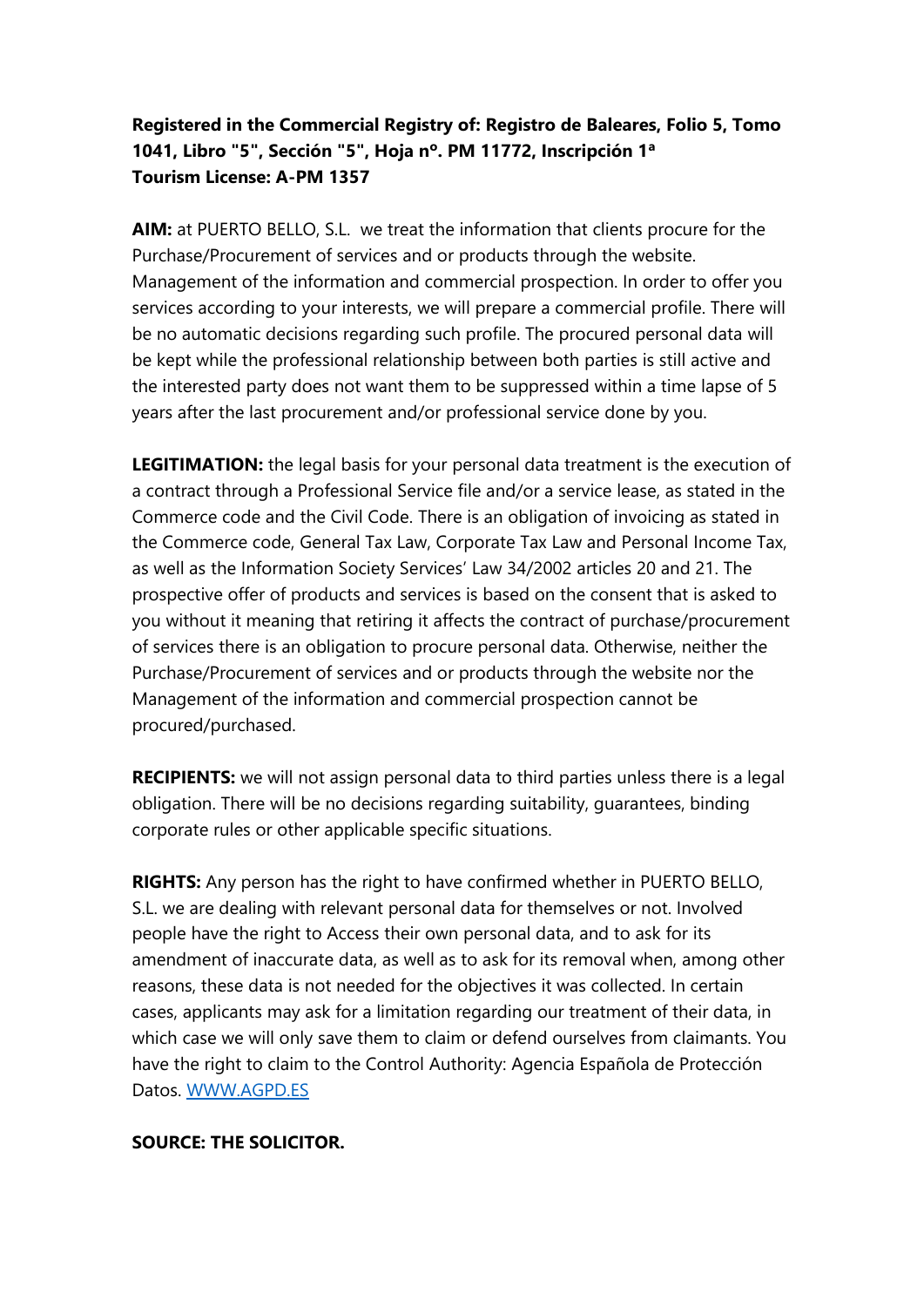1.2. The client expressly accepts that any data obtained while using the website, or which has been provided through filling out any forms that are contained therein, as well as any data resulting from any possible commercial relationship, may be included in an automated personal data file of the type described in section 1.1. During the process of data collection and on all pages of this website where personal data is asked for, the client will be informed with the help of a hyperlink or an explicit mention in the form itself about the compulsory or optional character of the recollection of such data. Every client that decides to register on the website of our company will be asked for those data that are necessary to fulfil the purposes of this company, which are service providing and/or selling of offered products in the website.

1.3. With respect to the data collected in the manner provided in the preceding paragraph, the client may exercise his rights according to the articles 15-21 of the Ruleset (UE) 2016/679, and in particular their right to access, rectify, cancel and object to such data, as well as treatment limitation data portability and automatized individual decisions. Likewise, he may withdraw his consent for the transfer of the collected data or the treatment of these data for any of the uses described above. Any client may exercise his rights referred to in the previous paragraph with the help of a cancellation request form that has to be requested from us by e-mail. The written and signed form together with a copy of the client's identity document shall be sent by postal mail to the following address: company: PUERTO BELLO, S.L. with corporate address: AVENIDA PEDRO MAS REUS, 23 - EDIFICIO SIESTA I 07400, PORT D'ALCUDIA (ILLES BALEARS), attaching, in both cases, the client's ID or passport (photocopy)

1.4. Automatized treatment with which your data will be collected as a consequence of queries, using, hiring or buying any product, as well as of any transaction or operation done in this webpage has as a main end the management of the contractual relationship with the owner of this website.

1.5. You authorize the reception of promotional information about our services and products. Your personal data will be used for the sole purpose of sending the promotional information by traditional or electronic means. In the case of the electronic e-mail addresses or the website contact form, the data that you provide to us per e-mail or through the form will be used exclusively to respond to the queries that you convey to us by these means. We will apply what is stated in articles 22.1 and 22.2 of Law 34/2002, of July 11th, of information society services and e-commerce that is modified by article 4 of the royal decree 13/2012 regarding the usage and treatment of personal data in terms of advertising.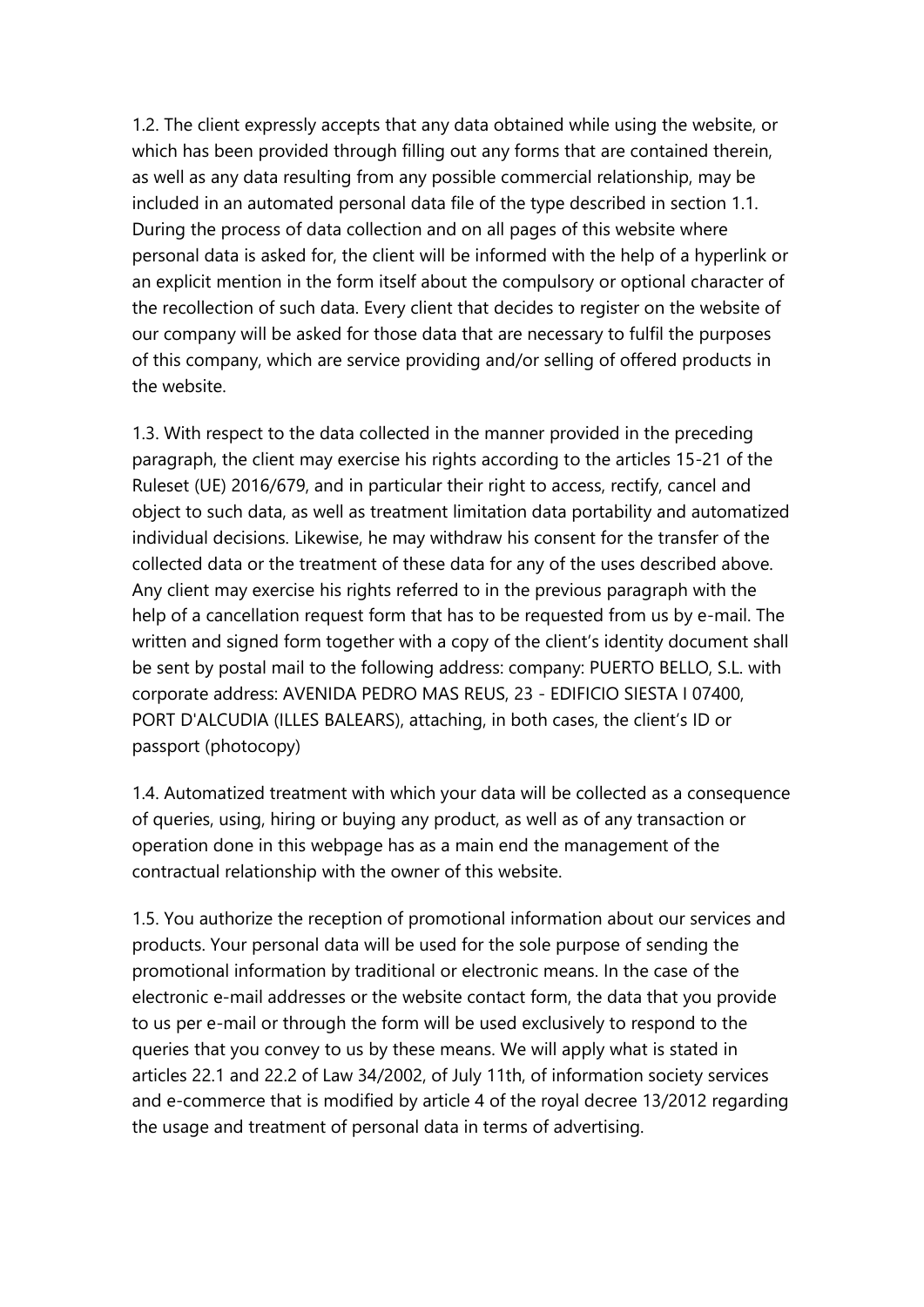1.6. The entity PUERTO BELLO, S.L. guarantees the confidentiality of the personal data. Notwithstanding this, the entity will submit to the competent public authorities any personal data or other information in its possession or accessible through its systems which may be required in compliance with legal provisions and regulations applicable to the case. Even after the relationship established through the website has terminated, personal data may be kept in the files owned by exclusively for the purposes indicated above and, in any case, within the legally established time limits for putting the collected personal data at the disposal of the administrative or judicial authorities.

SECOND LAYER CLAUSES

EPIGRAPH

INFORMATION ART. 13 Y 14 RGPD CLIENTS & BOOKINGS

RESPONSIBLE

RESPONSIBLE: PUERTO BELLO, S.L.

**NIF/CIF: CIF B-07.101.074 ADDRESS: AVENIDA PEDRO MAS REUS, 23 - EDIFICIO SIESTA I 07400, PORT D'ALCUDIA (ILLES BALEARS) EMAIL: info@apartamentos-siesta.com PHONE NUMBER: +34 971890970 FAX: +34 971890966 Registered in the Commercial Registry of: Registro de Baleares, Folio 5, Tomo 1041, Libro "5", Sección "5", Hoja nº. PM 11772, Inscripción 1ª Tourism License: A-PM 1357**

#### **AIM**

At PUERTO BELLO, S.L. we treat the information belonging to clients, we try to know their customer satisfaction and we launch commercial offers. Management of the information and commercial prospection. The procured personal data will be kept while the professional relationship between both parties is still active and the interested party does not want them to be deleted within a time lapse of 5 years after the last procurement and/or professional service done by you. There will be no automatic decisions regarding such profile.

## **LEGITIMATION**

The legal basis for your personal data treatment is the execution of a contract through a Professional Service file and/or a service lease, as stated in the Commerce code and the Civil Code. There is an obligation of invoicing as stated in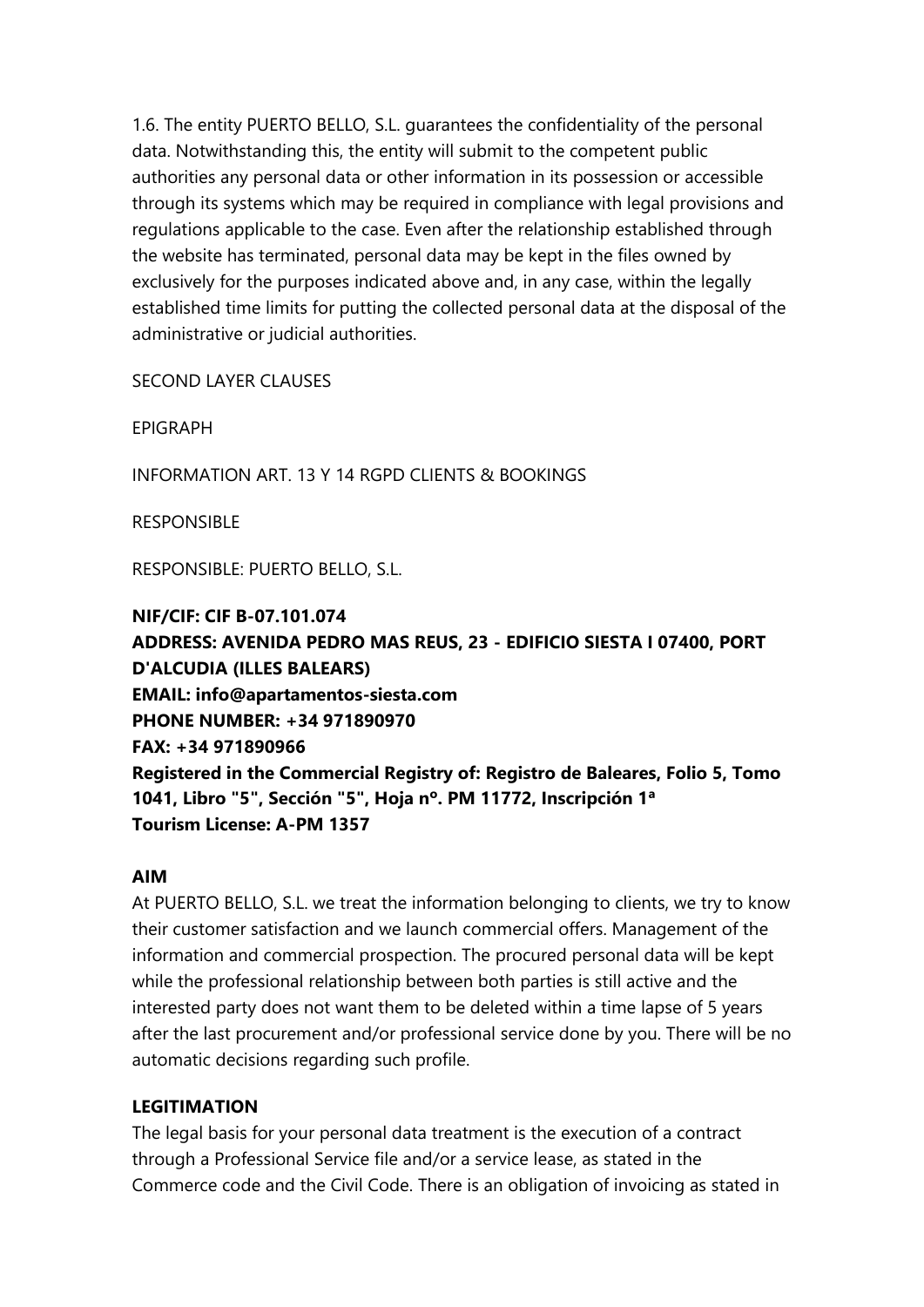the Commerce code, General Tax Law, Corporate Tax Law and Personal Income Tax, as well as the Information Society Services' Law 34/2002 articles 20 and 21. The prospective offer of products and services is based on the consent that is asked to you without it meaning that retiring it affects the contract of procurement of services. There is an obligation to procure personal data. Otherwise, offers cannot be procured.

## **RECIPIENTS**

We will not assign personal data to third parties unless there is a legal obligation. We will assign data to the Commercial Register and Civil Code. The Information Society Services' Law 34/2002, articles 20 and 21 are applicable. There is no expectation of transferring data to third party countries. There will be no decisions regarding suitability, guarantees, binding corporate rules or other applicable specific situations.

## **RIGHTS**

Any person has the right to have confirmed whether PUERTO BELLO, S.L. are dealing with relevant personal data of themselves or not. Involved people have the right to Access their own personal data, and to ask for the amendment of inaccurate data, as well as to ask for its removal when, among other reasons, this data is not needed for the objectives it was collected. In certain cases, applicants may ask for a limitation regarding our treatment of their data, in which case we will only save them to claim or defend ourselves from claimants.

You have the right to claim to the Control Authority: Agencia Española de Protección Datos WWW.AGPD.ES

**SOURCE** 

THE SOLICITOR.

EPIGRAPH

INFORMATION ART. 13 Y 14 RGPD INVOICING & ACCOUNTING

RESPONSIBLE

RESPONSIBLE: PUERTO BELLO, S.L.

# **NIF/CIF: CIF B-07.101.074 ADDRESS: AVENIDA PEDRO MAS REUS, 23 - EDIFICIO SIESTA I 07400, PORT D'ALCUDIA (ILLES BALEARS)**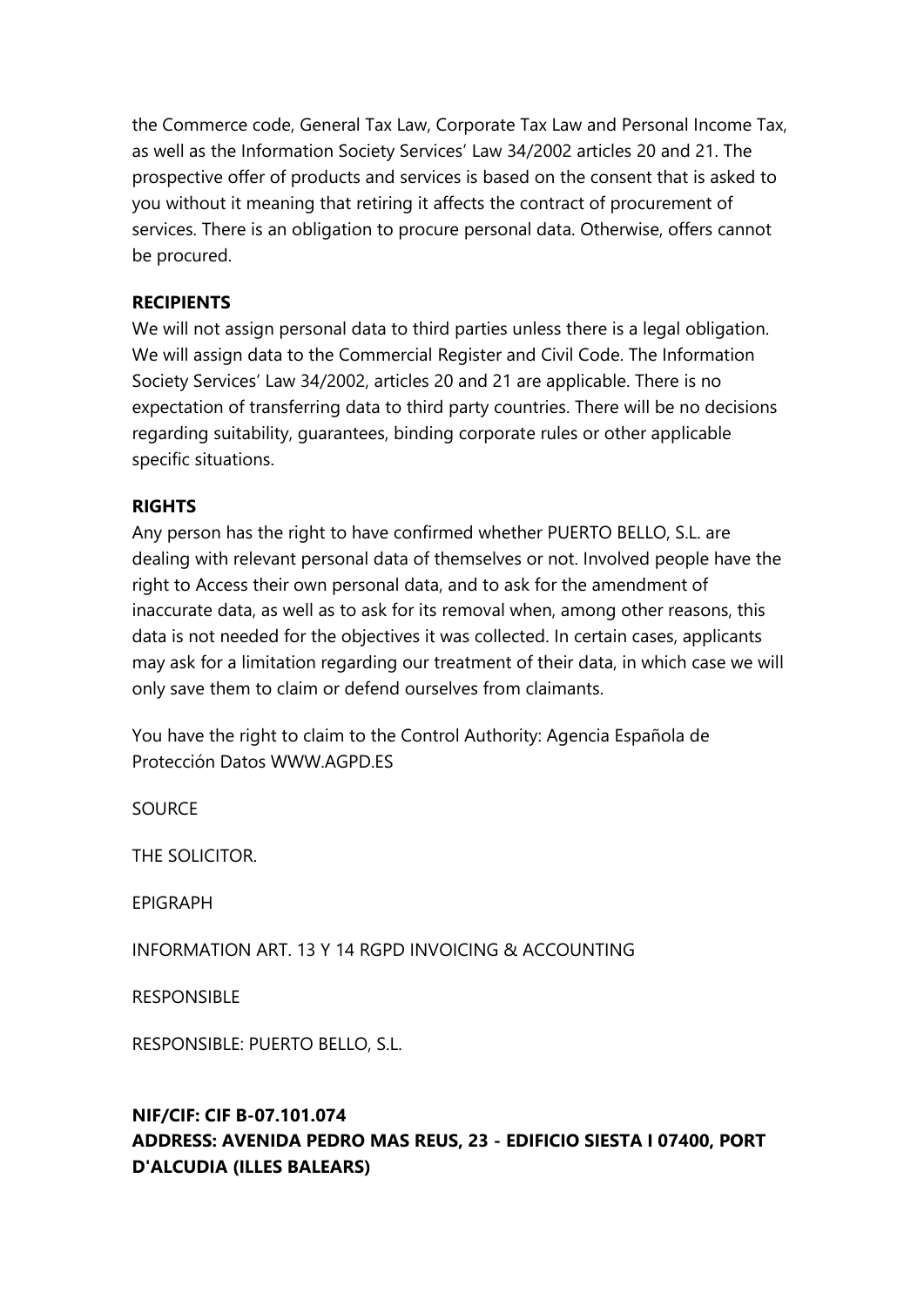**EMAIL: info@apartamentos-siesta.com PHONE NUMBER: +34 971890970 FAX: +34 971890966 Registered in the Commercial Registry of: Registro de Baleares, Folio 5, Tomo 1041, Libro "5", Sección "5", Hoja nº. PM 11772, Inscripción 1ª Tourism License: A-PM 1357**

## **AIM**

At PUERTO BELLO, S.L. we treat the information that clients procure for the procurement of a product or a service, as well as invoicing, and the management of prospective offers and commercial information, and for satisfying legal and accounting obligations. Based on your interests we will elaborate a commercial profile.

The procured personal data will be kept while the professional relationship between both parties is still active and the interested party does not want them to be deleted within a time lapse of 5 years after the last procurement and/or professional service done by you.

There will be no automatic decisions regarding such profile.

## **LEGITIMATION**

The legal basis for your personal data treatment is the execution of a contract through a Professional Service file and/or a service lease contract in agreement with the Civil Code, and Trading Code. Articles 20 and 21 of the Services of the Information Society Law 34/2002 is applicable for the sending of commercial offerings via telecommunications. Prospective product offering is based on this agreement without its being retired meaning that the product or service will not be procured.

## **RECIPIENTS**

We will not assign personal data to third parties unless there is a legal obligation. There is no expectation of transferring data to third party countries. There will be no decisions regarding suitability, guarantees, binding corporate rules or other applicable specific situations. There is an obligation to procure personal data. Otherwise, the product or service, as well as invoicing, and the management of prospective offers and commercial information cannot be procured.

# **RIGHTS**

Any person has the right to have confirmed whether PUERTO BELLO, S.L. are dealing with relevant personal data of themselves or not. Involved people have the right to Access their own personal data, and to ask for the amendment of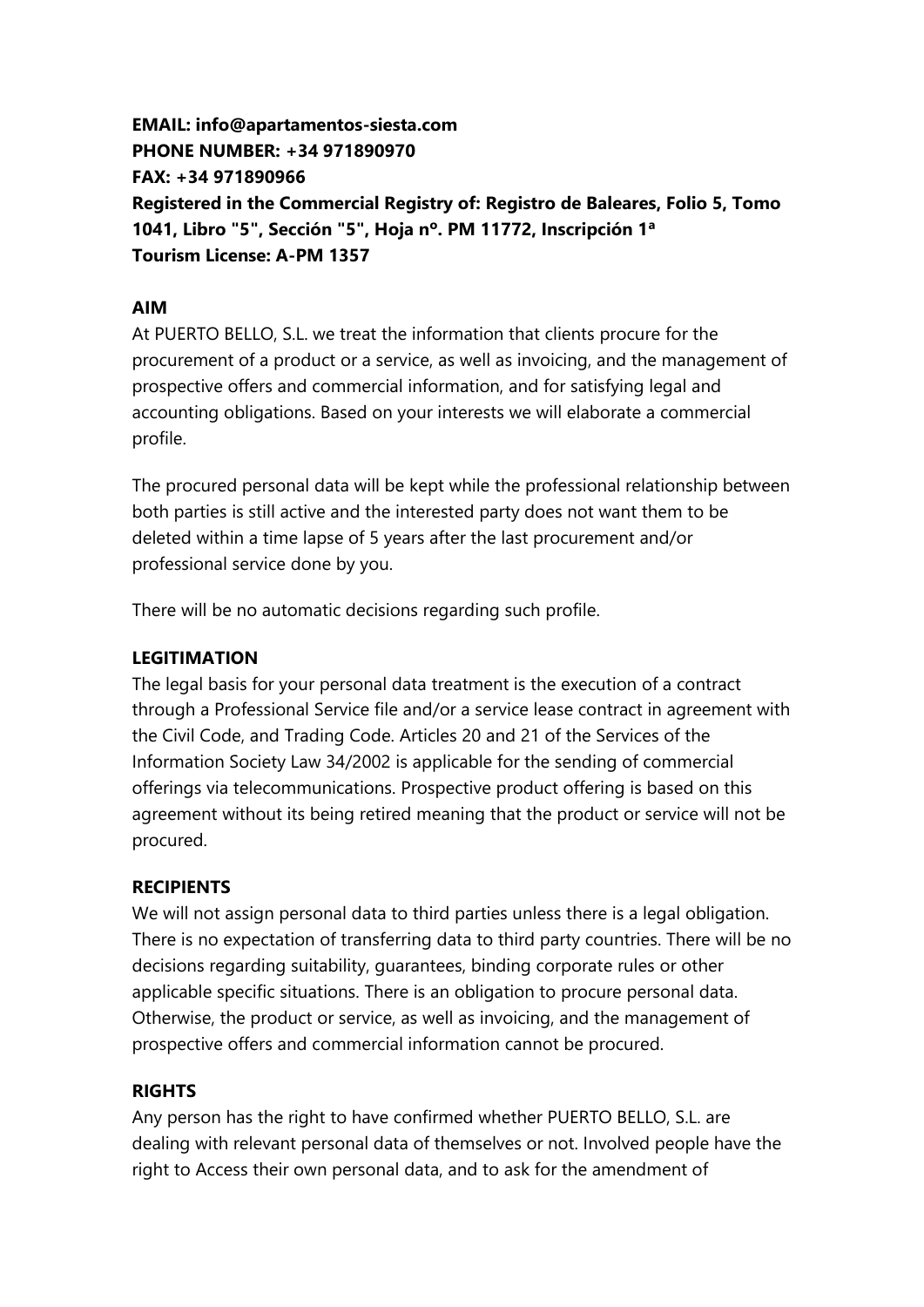inaccurate data, as well as to ask for its removal when, among other reasons, this data is not needed for the objectives it was collected. In certain cases, applicants may ask for a limitation regarding our treatment of their data, in which case we will only save them to claim or defend ourselves from claimants.

**SOURCE** 

THE SOLICITOR.

EPIGRAPH

INFORMATION ART. 13 Y 14 RGPD NEWSLETTERS & MAILING

RESPONSIBLE

RESPONSIBLE: PUERTO BELLO, S.L.

**NIF/CIF: CIF B-07.101.074 ADDRESS: AVENIDA PEDRO MAS REUS, 23 - EDIFICIO SIESTA I 07400, PORT D'ALCUDIA (ILLES BALEARS) EMAIL: info@apartamentos-siesta.com PHONE NUMBER: +34 971890970 FAX: +34 971890966 Registered in the Commercial Registry of: Registro de Baleares, Folio 5, Tomo 1041, Libro "5", Sección "5", Hoja nº. PM 11772, Inscripción 1ª Tourism License: A-PM 1357**

#### **AIM**

At PUERTO BELLO, S.L. we treat the information that clients procure for the Advertising activities. Management of information sending and commercial prospection. The procured personal data will be kept while the professional relationship between both parties is still active and the interested party does not want them to be deleted within a time lapse of 5 years after the last procurement and/or professional service done by you. There will be no automatic decisions regarding such profile.

#### **LEGITIMATION**

The legal basis for your personal data treatment is the execution of a contract as stated in the Commerce code and the Civil Code. There is an obligation of invoicing as stated in the Commerce code, General Tax Law, Corporate Tax Law and Personal Income Tax, as well as the Information Society Services' Law 34/2002 articles 20 and 21. The prospective offer of products and services is based on the consent that is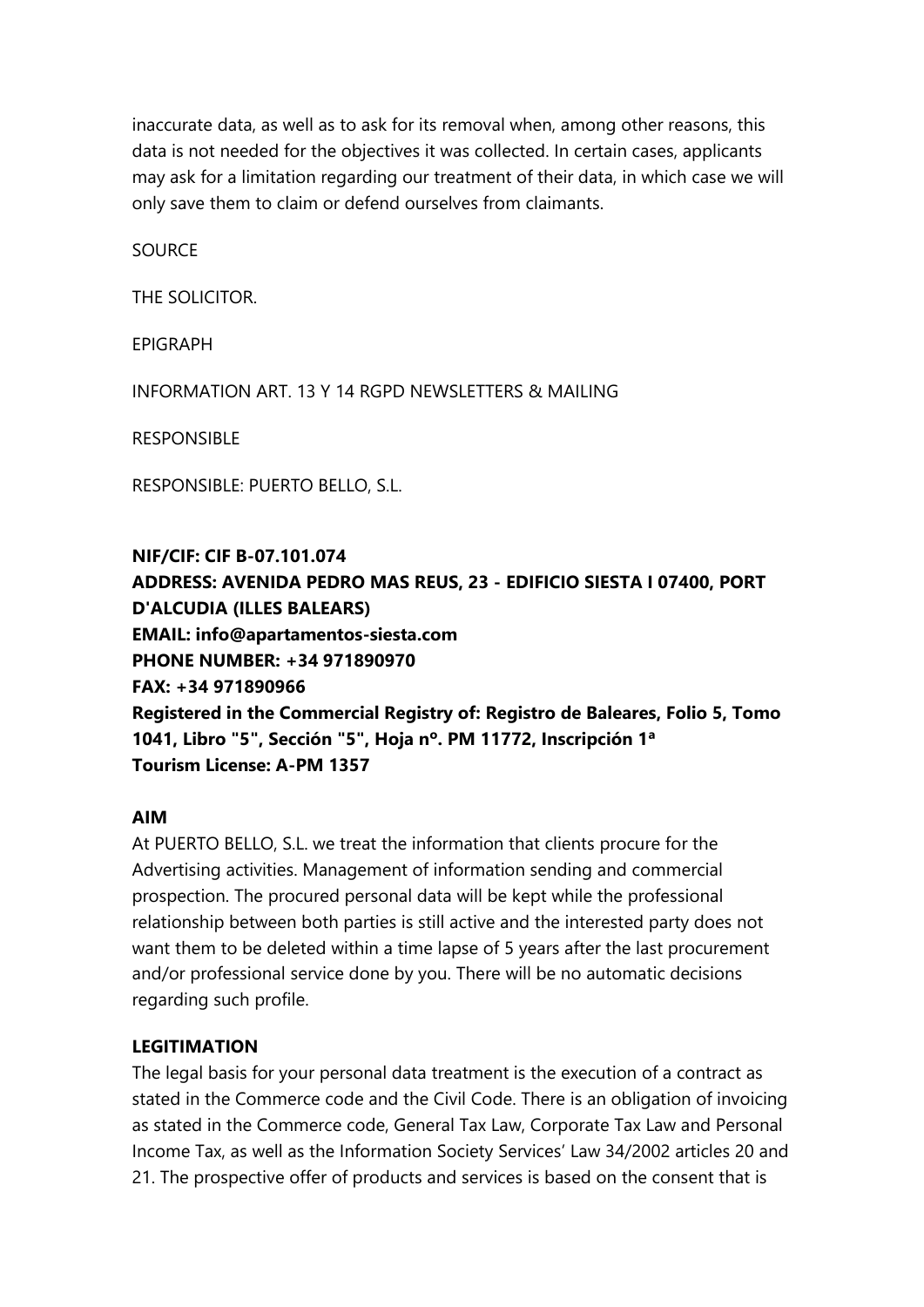asked to you without it meaning that retiring it affects the contract of /procurement of services. There is an obligation to procure personal data. Otherwise, Advertising activities, and Management of information sending and commercial prospection cannot be procured.

#### **RECIPIENTS**

We will not assign personal data to third parties unless there is a legal obligation. We will assign data to the Commercial Register and Civil Code. The Information Society Services' Law 34/2002, articles 20 and 21 are applicable. There is no expectation of transferring data to third party countries. There will be no decisions regarding suitability, guarantees, binding corporate rules or other applicable specific situations.

## **RIGHTS**

Any person has the right to have confirmed whether PUERTO BELLO, S.L. are dealing with relevant personal data of themselves or not. Involved people have the right to Access their own personal data, and to ask for the amendment of inaccurate data, as well as to ask for its removal when, among other reasons, this data is not needed for the objectives it was collected. In certain cases, applicants may ask for a limitation regarding our treatment of their data, in which case we will only save them to claim or defend ourselves from claimants.

You have the right to claim to the Control Authority: Agencia Española de Protección Datos WWW.AGPD.ES

**SOURCE** 

THE SOLICITOR.

EPIGRAPH

INFORMATION ART. 13 Y 14 RGPD WEBSITE & USERS

RESPONSIBLE: PUERTO BELLO, S.L.

#### **NIF/CIF: CIF B-07.101.074**

**ADDRESS: AVENIDA PEDRO MAS REUS, 23 - EDIFICIO SIESTA I 07400, PORT D'ALCUDIA (ILLES BALEARS) EMAIL: info@apartamentos-siesta.com PHONE NUMBER: +34 971890970 FAX: +34 971890966**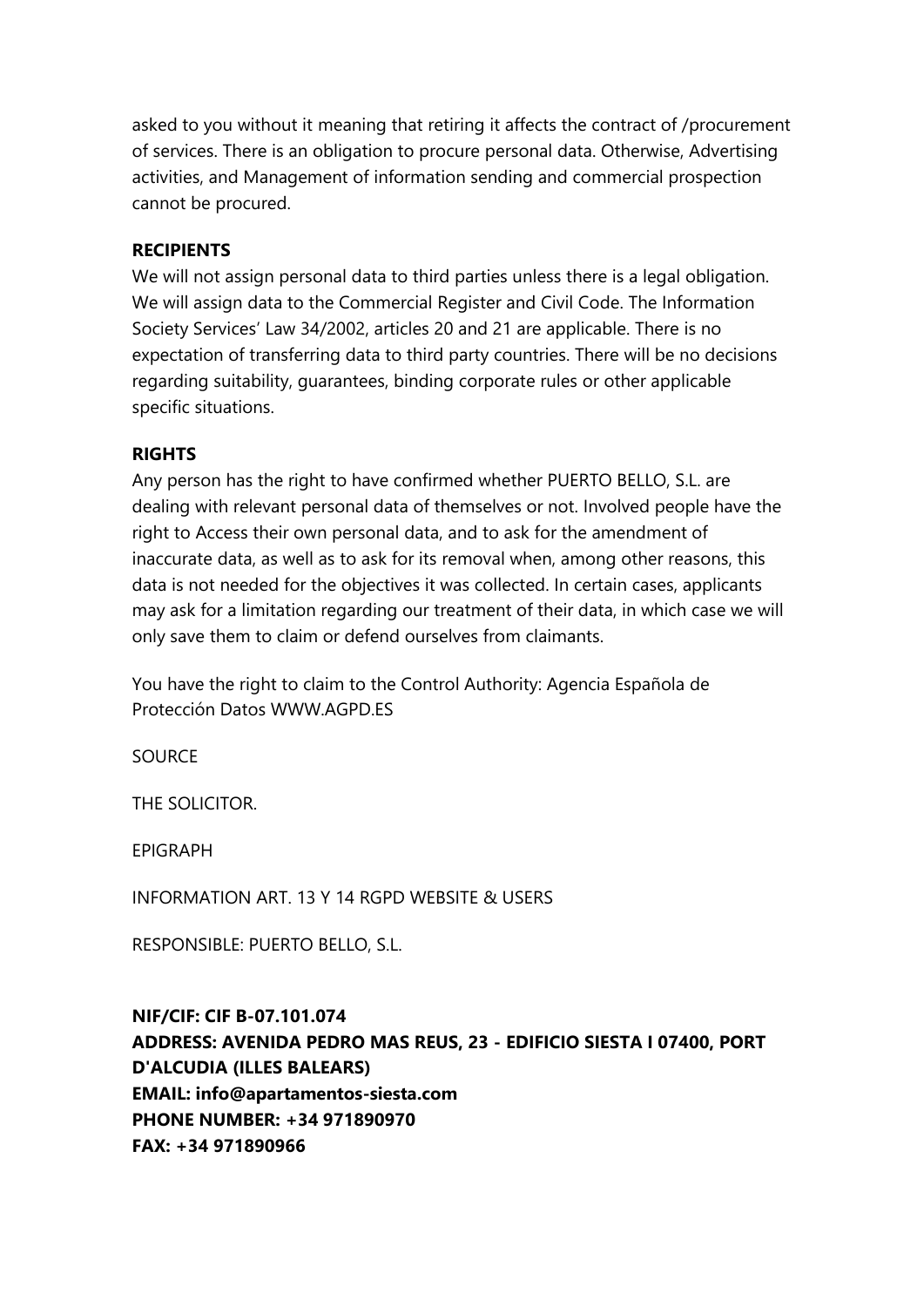**Registered in the Commercial Registry of: Registro de Baleares, Folio 5, Tomo 1041, Libro "5", Sección "5", Hoja nº. PM 11772, Inscripción 1ª Tourism License: A-PM 1357**

#### **AIM**

At PUERTO BELLO, S.L. we treat the information that clients procure for the Purchase/Procurement of services and or products through the website. Management of the information and commercial prospection. In order to offer you services according to your interests, we will prepare a commercial profile. The procured personal data will be kept while the professional relationship between both parties is still active and the interested party does not want them to be deleted within a time lapse of 5 years after the last procurement and/or professional service done by you. There will be no automatic decisions regarding such profile.

## **LEGITIMATION**

The legal basis for your personal data treatment is the execution of a contract through a Professional Service file and/or a service lease, as stated in the Commerce code and the Civil Code. There is an obligation of invoicing as stated in the Commerce code, General Tax Law, Corporate Tax Law and Personal Income Tax, as well as the Information Society Services' Law 34/2002 articles 20 and 21. The prospective offer of products and services is based on the consent that is asked to you without it meaning that retiring it affects the contract of purchase/procurement of services. There is an obligation to procure personal data. Otherwise, neither the Purchase/Procurement of services and or products through the website nor the Management of the information and commercial prospection cannot be procured/purchased.

#### **RECIPIENTS**

We will not assign personal data to third parties unless there is a legal obligation. There is no expectation of transferring data to third party countries. There will be no decisions regarding suitability, guarantees, binding corporate rules or other applicable specific situations.

#### **RIGHTS**

Any person has the right to have confirmed whether PUERTO BELLO, S.L. are dealing with relevant personal data of themselves or not. Involved people have the right to Access their own personal data, and to ask for the amendment of inaccurate data, as well as to ask for its removal when, among other reasons, this data is not needed for the objectives it was collected. In certain cases, applicants may ask for a limitation regarding our treatment of their data, in which case we will only save them to claim or defend ourselves from claimants.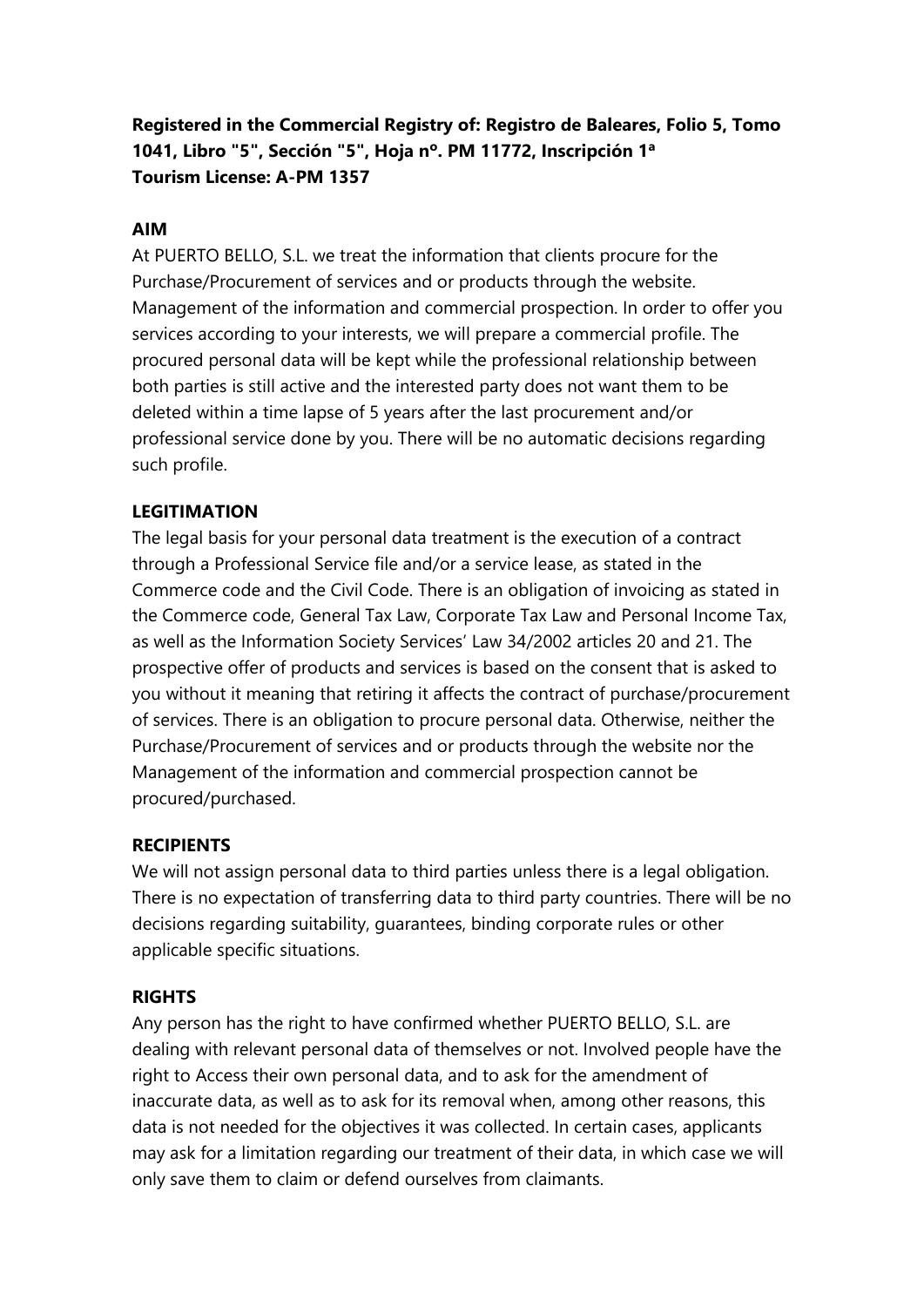You have the right to claim to the Control Authority: Agencia Española de Protección Datos WWW.AGPD.ES

THE SOLICITOR.

EPIGRAPH

INFORMATION ART. 13 Y 14 RGPD EMPLOYEES

RESPONSIBLE

RESPONSIBLE: PUERTO BELLO, S.L.

**NIF/CIF: CIF B-07.101.074 ADDRESS: AVENIDA PEDRO MAS REUS, 23 - EDIFICIO SIESTA I 07400, PORT D'ALCUDIA (ILLES BALEARS) EMAIL: info@apartamentos-siesta.com PHONE NUMBER: +34 971890970 FAX: +34 971890966 Registered in the Commercial Registry of: Registro de Baleares, Folio 5, Tomo 1041, Libro "5", Sección "5", Hoja nº. PM 11772, Inscripción 1ª Tourism License: A-PM 1357**

#### **AIM**

At PUERTO BELLO, S.L. we treat the information you provide us with in order to manage the entity-employee employment relationship. We process personal data in order to prepare contracts, payroll and social insurance (TC1 and TC2), compliance with labour obligations and payroll. The personal data provided will be kept, as long as the employment relationship is maintained and its deletion is not requested by the interested party, for a period of 5 years from the termination of the employment relationship between both parties.

No commercial profile is drawn from this information.

#### **LEGITIMATION**

The legal basis for the processing of your data is compliance with the legal obligations set forth in the Workers' Statute, Social Security Law, Occupational Risk Prevention Law and other current labour regulations. There is an obligation to provide personal data or, otherwise, you cannot be hired.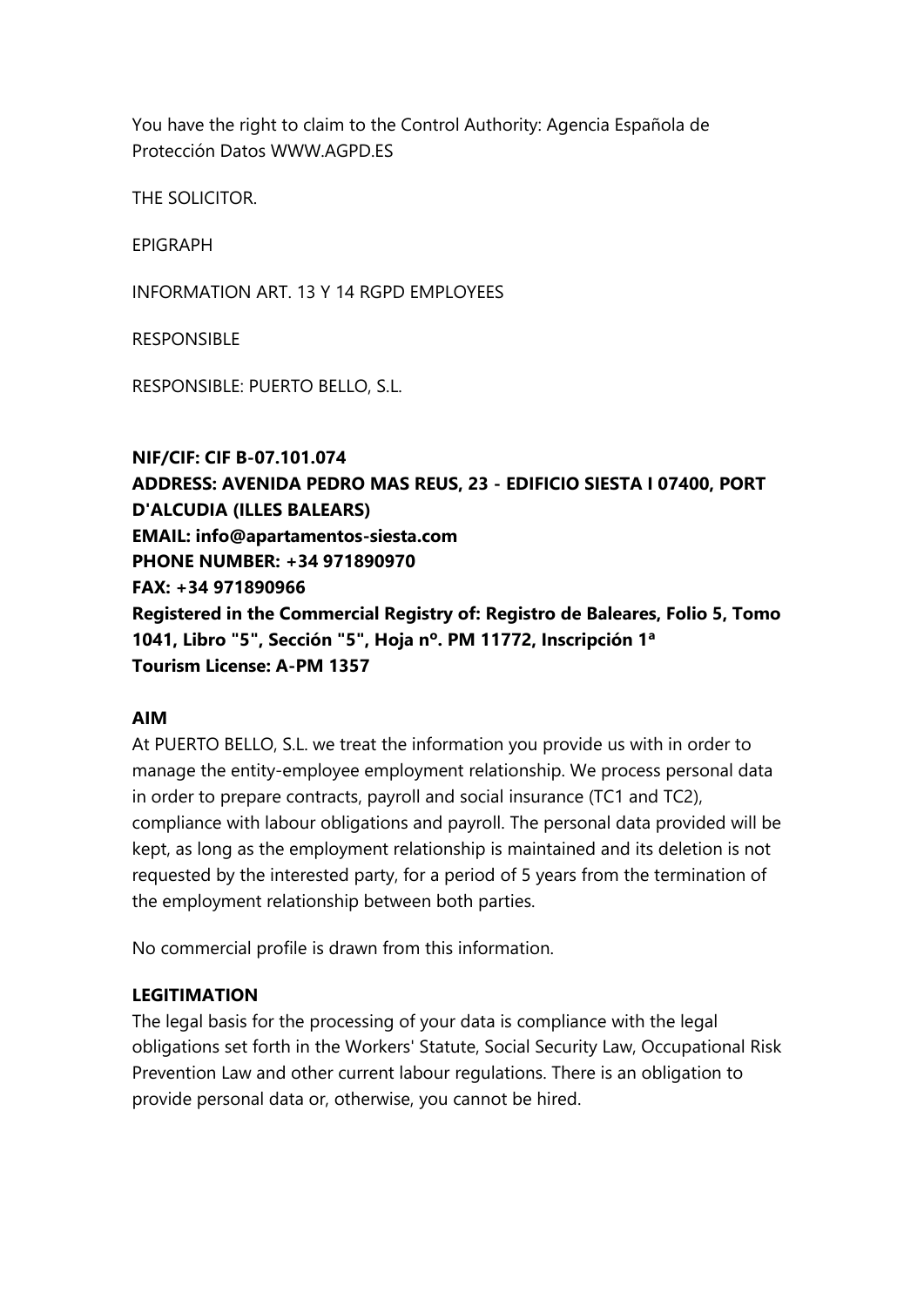#### **RECIPIENTS**

Your data will be transferred to the Treasury of the Social Security, Tax Agency, SEPE and competent Public Administration, Occupational Risk Prevention Company, Mutua Accident Company, Banks and Management and / or Consulting Services. And to contractor companies in the case of subcontractors. We do not foresee to transfer any data to third countries. Decisions regarding adequacy, guarantees, corporate rules or specific situations will not be taken.

#### **RIGHTS**

Any person has the right to have confirmed whether PUERTO BELLO, S.L. are dealing with relevant personal data of themselves or not. Involved people have the right to Access their own personal data, and to ask for the amendment of inaccurate data, as well as to ask for its removal when, among other reasons, this data is not needed for the objectives it was collected. In certain cases, applicants may ask for a limitation regarding our treatment of their data, in which case we will only save them to claim or defend ourselves from claimants.

You have the right to claim to the Control Authority: Agencia Española de Protección Datos WWW.AGPD.ES

THE SOLICITOR.

EPIGRAPH

INFORMATION ART. 13 Y 14 RGPD CURRICULUM VITAE & HUMAN

RESPONSIBLE

RESPONSIBLE: PUERTO BELLO, S.L.

**NIF/CIF: CIF B-07.101.074 ADDRESS: AVENIDA PEDRO MAS REUS, 23 - EDIFICIO SIESTA I 07400, PORT D'ALCUDIA (ILLES BALEARS) EMAIL: info@apartamentos-siesta.com PHONE NUMBER: +34 971890970 FAX: +34 971890966 Registered in the Commercial Registry of: Registro de Baleares, Folio 5, Tomo 1041, Libro "5", Sección "5", Hoja nº. PM 11772, Inscripción 1ª Tourism License: A-PM 1357**

#### **AIM**

At PUERTO BELLO, S.L. we treat the information you provide us with in order to carry out a selection of personnel and for the applicant to participate in the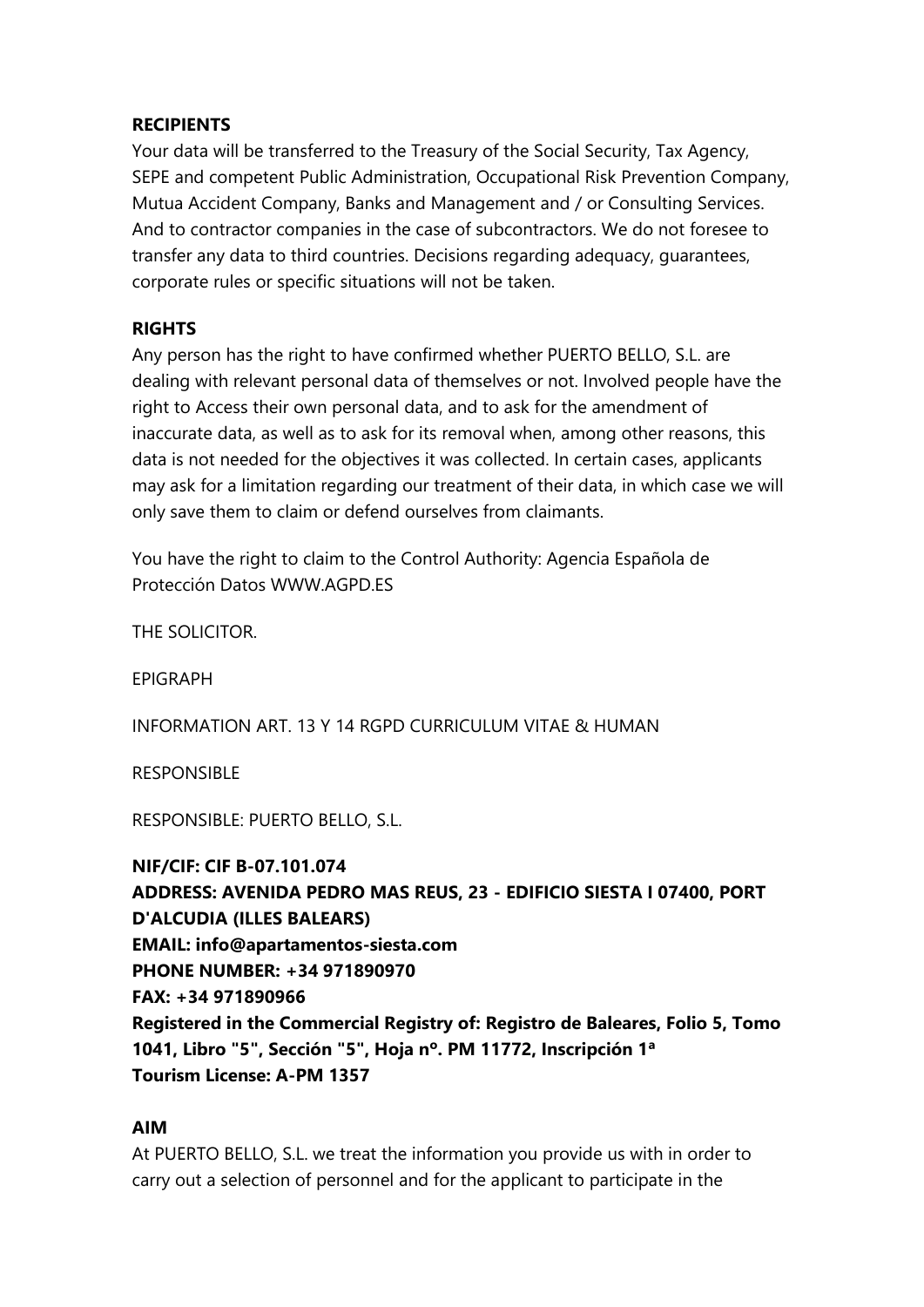company's selective labour processes. The personal data provided will be kept, as long as their consent is maintained and their deletion is not requested by the interested party, for a period of 2 years from their consent. No commercial profile is drawn from this information.

## **LEGITIMATION**

The legal basis for the processing of your data is based on the consent requested. There is an obligation to provide personal data or, otherwise, you cannot enter the personnel selection process. There is an obligation to provide personal data or, otherwise, you may not participate in the Entity's selection process.

## **RECIPIENTS**

Your data will be transferred to the Treasury of the Social Security, Tax Agency, SEPE and competent Public Administration, Occupational Risk Prevention Company, Mutua Accident Company, Banks and Management and / or Consulting Services. And to contractor companies in the case of subcontractors. We do not foresee to transfer any data to third countries. Decisions regarding adequacy, guarantees, corporate rules or specific situations will not be taken.

## **RIGHTS**

Any person has the right to have confirmed whether PUERTO BELLO, S.L. are dealing with relevant personal data of themselves or not. Involved people have the right to Access their own personal data, and to ask for the amendment of inaccurate data, as well as to ask for its removal when, among other reasons, this data is not needed for the objectives it was collected. In certain cases, applicants may ask for a limitation regarding our treatment of their data, in which case we will only save them to claim or defend ourselves from claimants. You have the right to claim to the Control Authority: Agencia Española de Protección Datos WWW.AGPD.ES

THE SOLICITOR.

EPIGRAPH

INFORMATION ART. 13 Y 14 RGPD SUPPLIERS

RESPONSIBLE

RESPONSIBLE: PUERTO BELLO, S.L.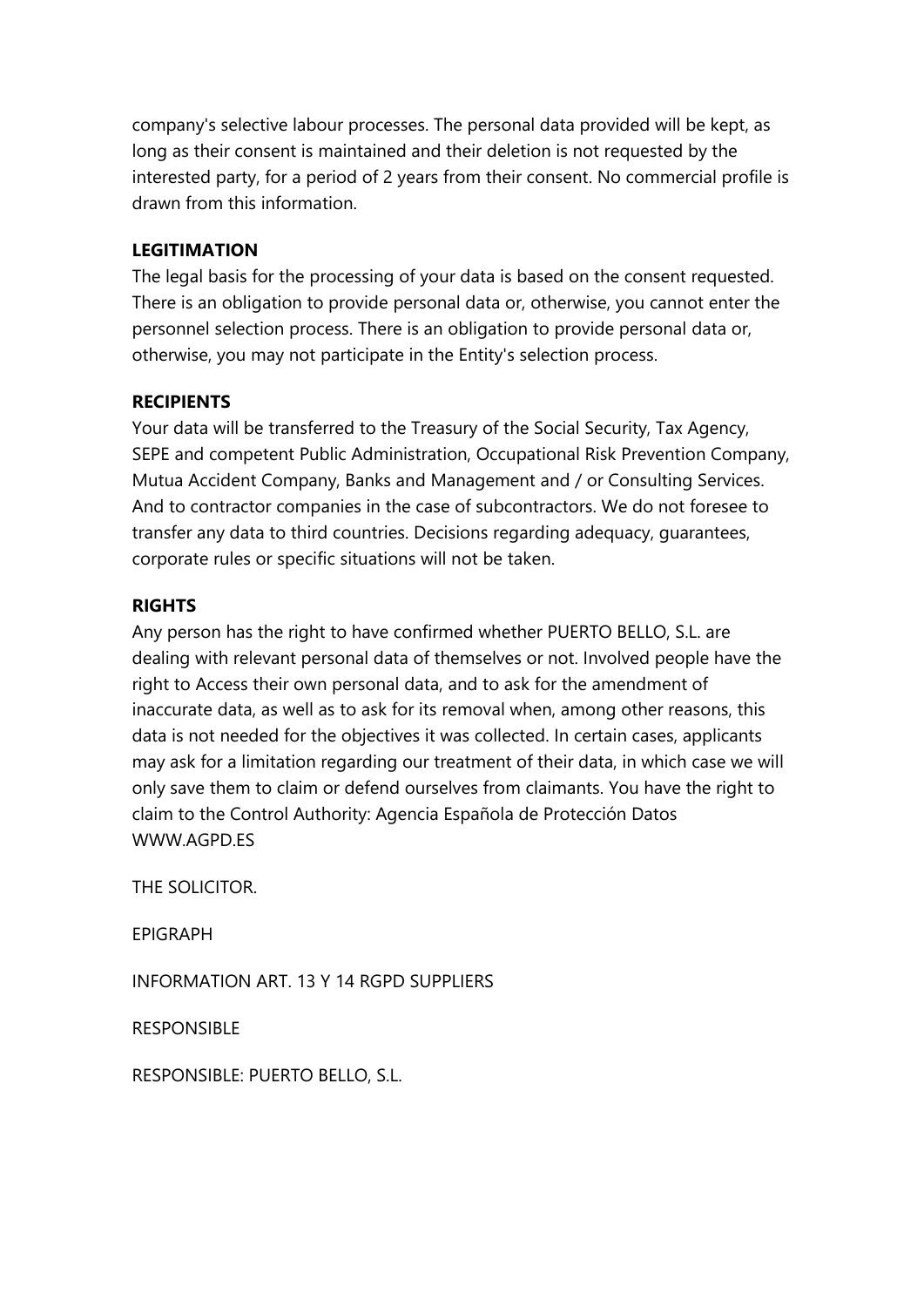# **NIF/CIF: CIF B-07.101.074 ADDRESS: AVENIDA PEDRO MAS REUS, 23 - EDIFICIO SIESTA I 07400, PORT D'ALCUDIA (ILLES BALEARS) EMAIL: info@apartamentos-siesta.com PHONE NUMBER: +34 971890970 FAX: +34 971890966 Registered in the Commercial Registry of: Registro de Baleares, Folio 5, Tomo 1041, Libro "5", Sección "5", Hoja nº. PM 11772, Inscripción 1ª Tourism License: A-PM 1357**

## **AIM**

At PUERTO BELLO, S.L. we treat the information you provide us with in order to place an order and bill the services. The personal data provided will be kept, as long as the commercial relationship is maintained and its deletion is not requested by the interested party, for a period of 5 years from the last contract made. No commercial profile is drawn from this information.

## **LEGITIMATION**

The legal basis for the processing of your data is the obligation of issuing invoices in accordance with the Commercial Code, General Tax Law, Corporate Tax Law and Income Tax Law for Individuals. There is an obligation to provide personal data and otherwise the service or product cannot be contracted.

#### **RECIPIENTS**

No data will be transferred to third parties, except legal obligation. We do not foresee to transfer data to third countries. No adequacy decisions, guarantees, binding corporate norms or specific applicable situations are made.

#### **RIGHTS**

Any person has the right to have confirmed whether PUERTO BELLO, S.L. are dealing with relevant personal data of themselves or not. Involved people have the right to Access their own personal data, and to ask for the amendment of inaccurate data, as well as to ask for its removal when, among other reasons, this data is not needed for the objectives it was collected. In certain cases, applicants may ask for a limitation regarding our treatment of their data, in which case we will only save them to claim or defend ourselves from claimants. You have the right to claim to the Control Authority: Agencia Española de Protección Datos WWW.AGPD.ES

THE SOLICITOR.

EPIGRAPH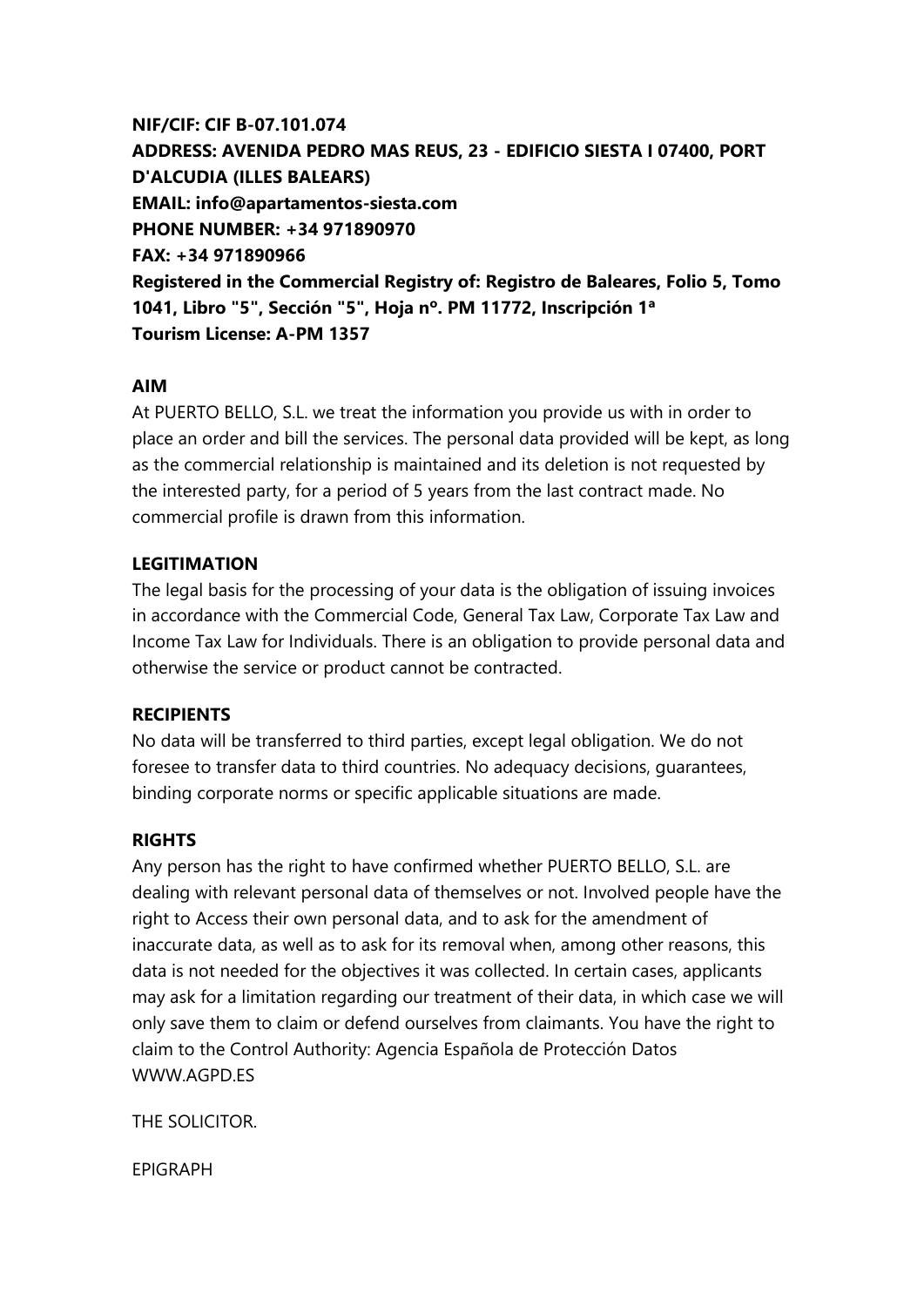#### INFORMATION ART. 13 Y 14 RGPD SATSIFACTION SURVEYS

#### RESPONSIBLE

RESPONSIBLE: PUERTO BELLO, S.L.

**NIF/CIF: CIF B-07.101.074 ADDRESS: AVENIDA PEDRO MAS REUS, 23 - EDIFICIO SIESTA I 07400, PORT D'ALCUDIA (ILLES BALEARS) EMAIL: info@apartamentos-siesta.com PHONE NUMBER: +34 971890970 FAX: +34 971890966 Registered in the Commercial Registry of: Registro de Baleares, Folio 5, Tomo 1041, Libro "5", Sección "5", Hoja nº. PM 11772, Inscripción 1ª Tourism License: A-PM 1357**

#### **AIM**

At PUERTO BELLO, S.L. we treat the information you provide in order to know your degree of satisfaction regarding your stay at our establishment. In order to be able to offer you products and services according to your interests, we will prepare a commercial profile, based on the information provided. The personal data provided will be kept, as long as the commercial relationship is maintained and its deletion is not requested by the interested party, for a period of 5 years from the last contract and / or reservation made by you. No automated decisions will be made based on that profile.

#### **LEGITIMATION**

The legal basis for your personal data treatment is the execution of a contract through a Professional Service file and/or a service lease, as stated in the Commerce code and the Civil Code. There is an obligation of invoicing as stated in the Commerce code, General Tax Law, Corporate Tax Law and Personal Income Tax, as well as the Information Society Services' Law 34/2002 articles 20 and 21. The prospective offer of products and services is based on the consent that is asked to you without it meaning that retiring it affects the contract of /procurement of services. There is an obligation to procure personal data. Otherwise, offers cannot be procured.

#### **RECIPIENTS**

We will not assign personal data to third parties unless there is a legal obligation. We will assign data to the Commercial Register and Civil Code. The Information Society Services' Law 34/2002, articles 20 and 21 are applicable. There is no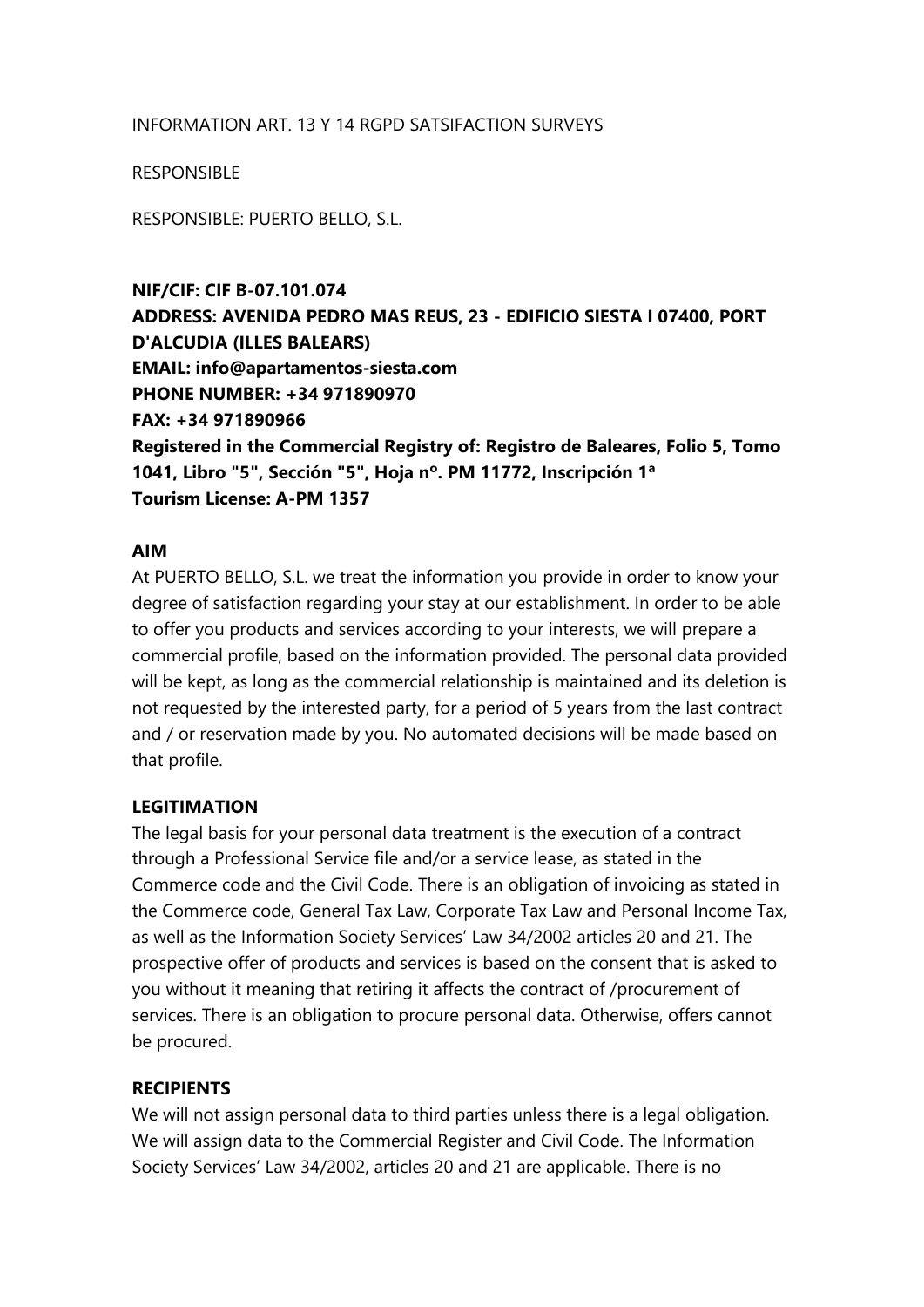expectation of transferring data to third party countries. There will be no decisions regarding suitability, guarantees, binding corporate rules or other applicable specific situations.

## **RIGHTS**

Any person has the right to have confirmed whether PUERTO BELLO, S.L. are dealing with relevant personal data of themselves or not. Involved people have the right to Access their own personal data, and to ask for the amendment of inaccurate data, as well as to ask for its removal when, among other reasons, this data is not needed for the objectives it was collected. In certain cases, applicants may ask for a limitation regarding our treatment of their data, in which case we will only save them to claim or defend ourselves from claimants. You have the right to claim to the Control Authority: Agencia Española de Protección Datos WWW.AGPD.FS

**SOURCE** 

THE SOLICITOR.

EPIGRAPH

INFORMATION ART. 13 Y 14 RGPD RECOVERY OF PAYMENT

**RESPONSIBLE** 

RESPONSIBLE: PUERTO BELLO, S.L.

**NIF/CIF: CIF B-07.101.074 ADDRESS: AVENIDA PEDRO MAS REUS, 23 - EDIFICIO SIESTA I 07400, PORT D'ALCUDIA (ILLES BALEARS) EMAIL: info@apartamentos-siesta.com PHONE NUMBER: +34 971890970 FAX: +34 971890966 Registered in the Commercial Registry of: Registro de Baleares, Folio 5, Tomo 1041, Libro "5", Sección "5", Hoja nº. PM 11772, Inscripción 1ª Tourism License: A-PM 1357**

#### **AIM**

At PUERTO BELLO S.L. we treat the information you provide us with in order to manage the collection of invoices for the products and / or services contracted pending payment or collection and for the purpose of recovering them. The personal data provided will be kept, as long as the commercial relationship is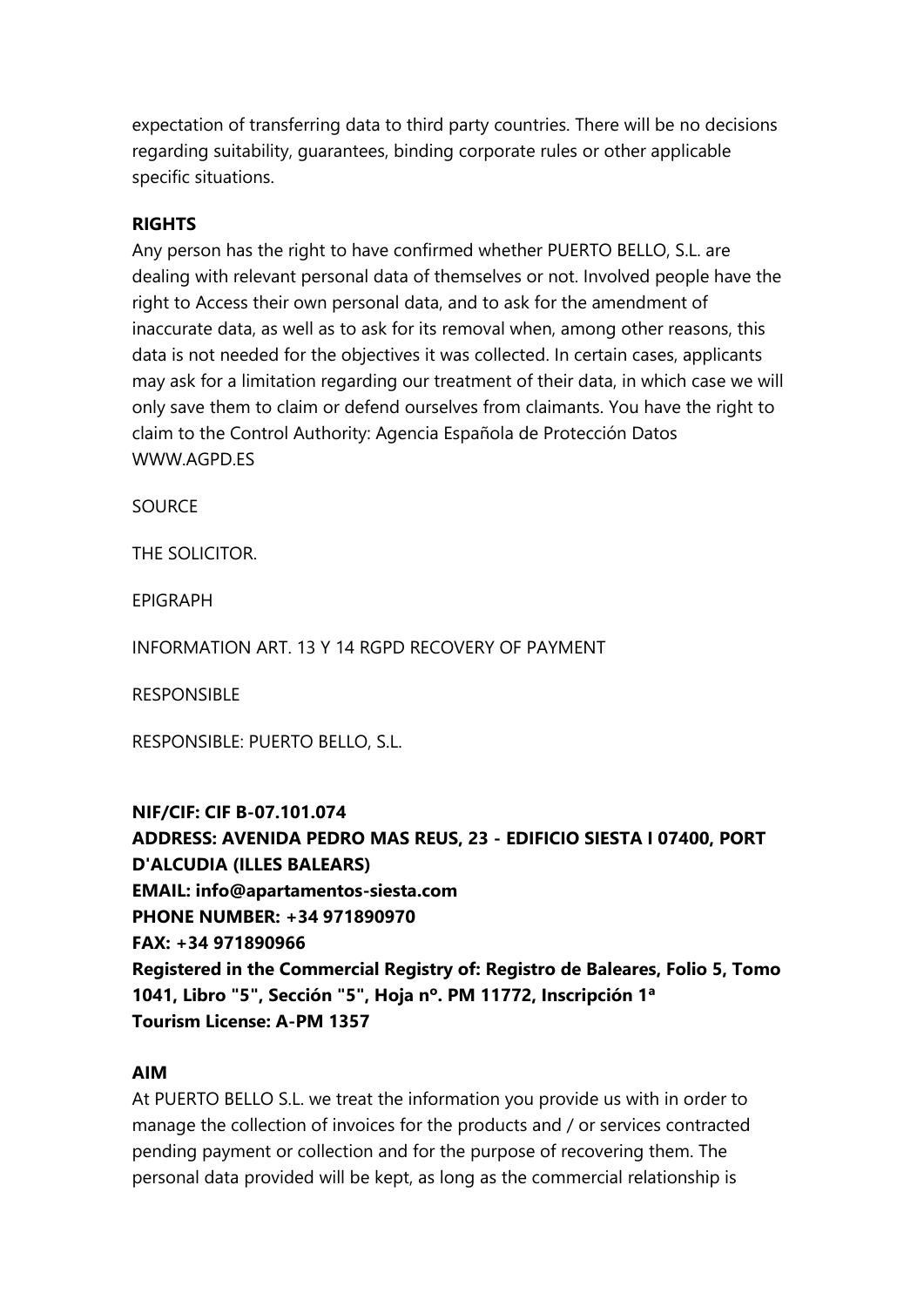maintained and its deletion is not requested by the interested party, for a period of 5 years from the last contract and / or purchase made by you. No commercial profile is drawn from this information.

# **LEGITIMATION**

The legal basis for the processing of your data is the obligation of issuing invoices in accordance with the Commercial Code, General Tax Law, Corporate Tax Law and Income Tax Law for Individuals. Recovery management based on the Civil Code and Commercial Code. There is an obligation to provide personal data and otherwise you cannot provide the service and / or sell the product.

# **RECIPIENTS**

There is no expectation of transferring data to third party countries. There will be no decisions regarding suitability, guarantees, binding corporate rules or other applicable specific situations.

## **RIGHTS**

Any person has the right to have confirmed whether PUERTO BELLO, S.L. are dealing with relevant personal data of themselves or not. Involved people have the right to Access their own personal data, and to ask for the amendment of inaccurate data, as well as to ask for its removal when, among other reasons, this data is not needed for the objectives it was collected. In certain cases, applicants may ask for a limitation regarding our treatment of their data, in which case we will only save them to claim or defend ourselves from claimants. You have the right to claim to the Control Authority: Agencia Española de Protección Datos WWW.AGPD.FS

**SOURCE** 

THE SOLICITOR.

EPIGRAPH

INFORMATION ART. 13 Y 14 RGPD VIDEO SURVEILLANCE

RESPONSIBLE

RESPONSIBLE: PUERTO BELLO, S.L.

# **NIF/CIF: CIF B-07.101.074 ADDRESS: AVENIDA PEDRO MAS REUS, 23 - EDIFICIO SIESTA I 07400, PORT D'ALCUDIA (ILLES BALEARS) EMAIL: info@apartamentos-siesta.com**